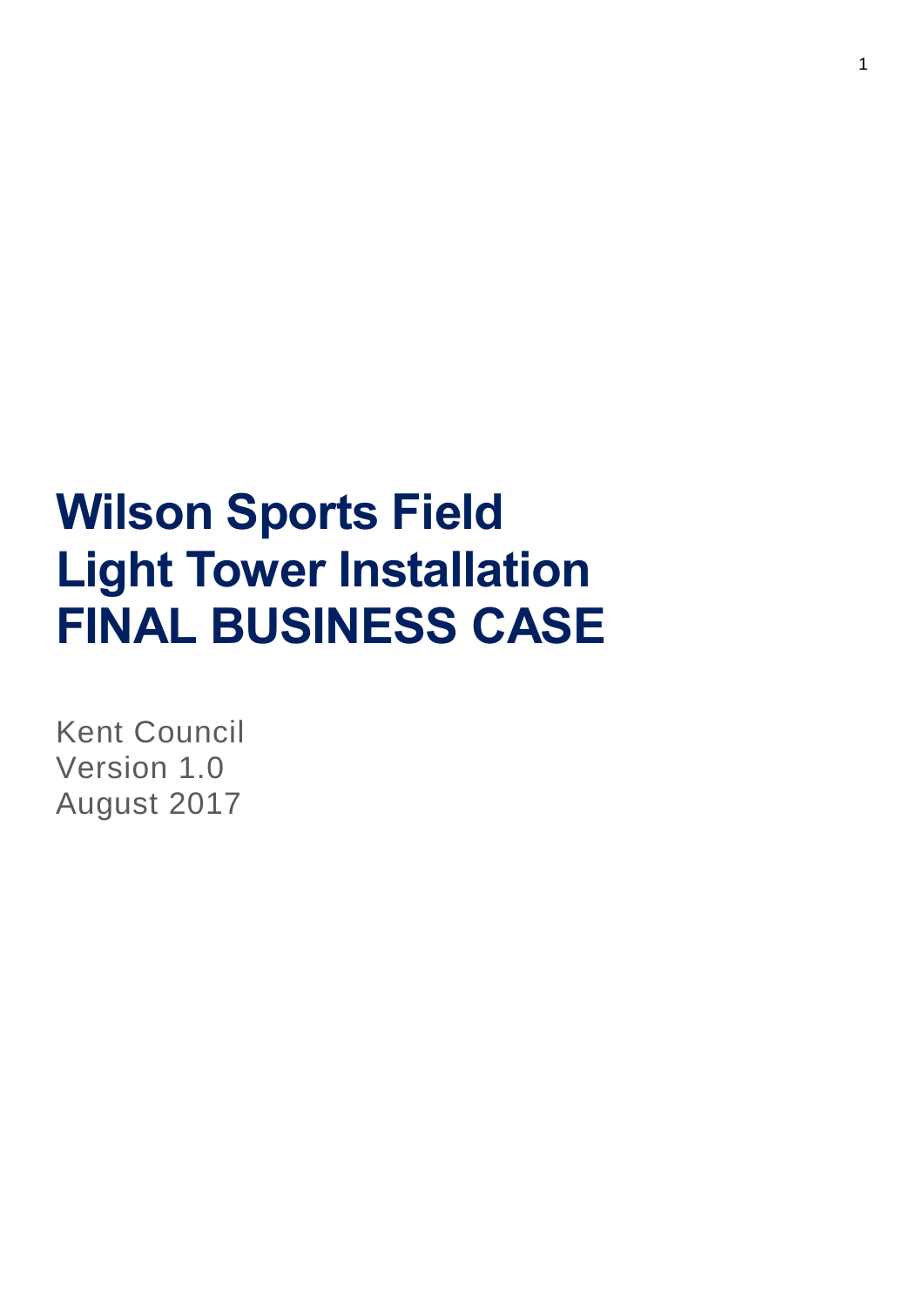## KEY PROPOSAL DETAILS

| PROPOSAL INFORMATION                                                                                                               |                                                                                                                                                                                                                            |
|------------------------------------------------------------------------------------------------------------------------------------|----------------------------------------------------------------------------------------------------------------------------------------------------------------------------------------------------------------------------|
| Proposal name                                                                                                                      | Wilson Sports Fieldss -Lighting Tower Installation                                                                                                                                                                         |
| Lead council                                                                                                                       | Kent Council                                                                                                                                                                                                               |
| Lead council ABN                                                                                                                   | 12 345 678 901                                                                                                                                                                                                             |
| Proposal partners                                                                                                                  | Not applicable                                                                                                                                                                                                             |
| <b>LEAD CONTACT</b>                                                                                                                |                                                                                                                                                                                                                            |
| Name                                                                                                                               | Kent Wilson                                                                                                                                                                                                                |
| Position                                                                                                                           | Executive Manager, Infrastructure and Operations                                                                                                                                                                           |
| Phone                                                                                                                              | 02 1234 5678                                                                                                                                                                                                               |
| Email                                                                                                                              | kwilson@kent.nsw.gov.au                                                                                                                                                                                                    |
| Fax                                                                                                                                | 02 1234 5679                                                                                                                                                                                                               |
| Address                                                                                                                            | 401 Lois Lane<br>KENT NSW 2562                                                                                                                                                                                             |
| PROPOSAL SCOPE                                                                                                                     |                                                                                                                                                                                                                            |
| Project summary for publication<br>Please provide 150 words or less                                                                | The Wilson Sports Field Light Towers Installation Project<br>proposes the installation of four light towers. These towers will<br>enable matches, training sessions and community events to be<br>held during the evening. |
| PROPOSAL LOCATION                                                                                                                  |                                                                                                                                                                                                                            |
| Proposal address                                                                                                                   | 418 - 520 Wilson Field Road<br>KENT NSW 2562                                                                                                                                                                               |
| Latitude and longitude<br>WGS-84 Web Mercator Projection in five decimal places<br>(Dog on the Tucker Box is -35.00115, 148.11087) | -34.508268, 150.415632                                                                                                                                                                                                     |
| Local government area                                                                                                              | Kent                                                                                                                                                                                                                       |
| NSW electorate                                                                                                                     | Dorrigo                                                                                                                                                                                                                    |
| Federal electorate                                                                                                                 | Thatcher                                                                                                                                                                                                                   |
| SUPPORTING INFORMATION                                                                                                             |                                                                                                                                                                                                                            |
| Attachments                                                                                                                        | Project GANNT chart<br>$\bullet$                                                                                                                                                                                           |
| Please list out all supporting information provided                                                                                | Project Team CVs<br>$\bullet$                                                                                                                                                                                              |
|                                                                                                                                    | <b>Risk Register</b><br>$\bullet$                                                                                                                                                                                          |
|                                                                                                                                    | Risk Management Plan<br>$\bullet$                                                                                                                                                                                          |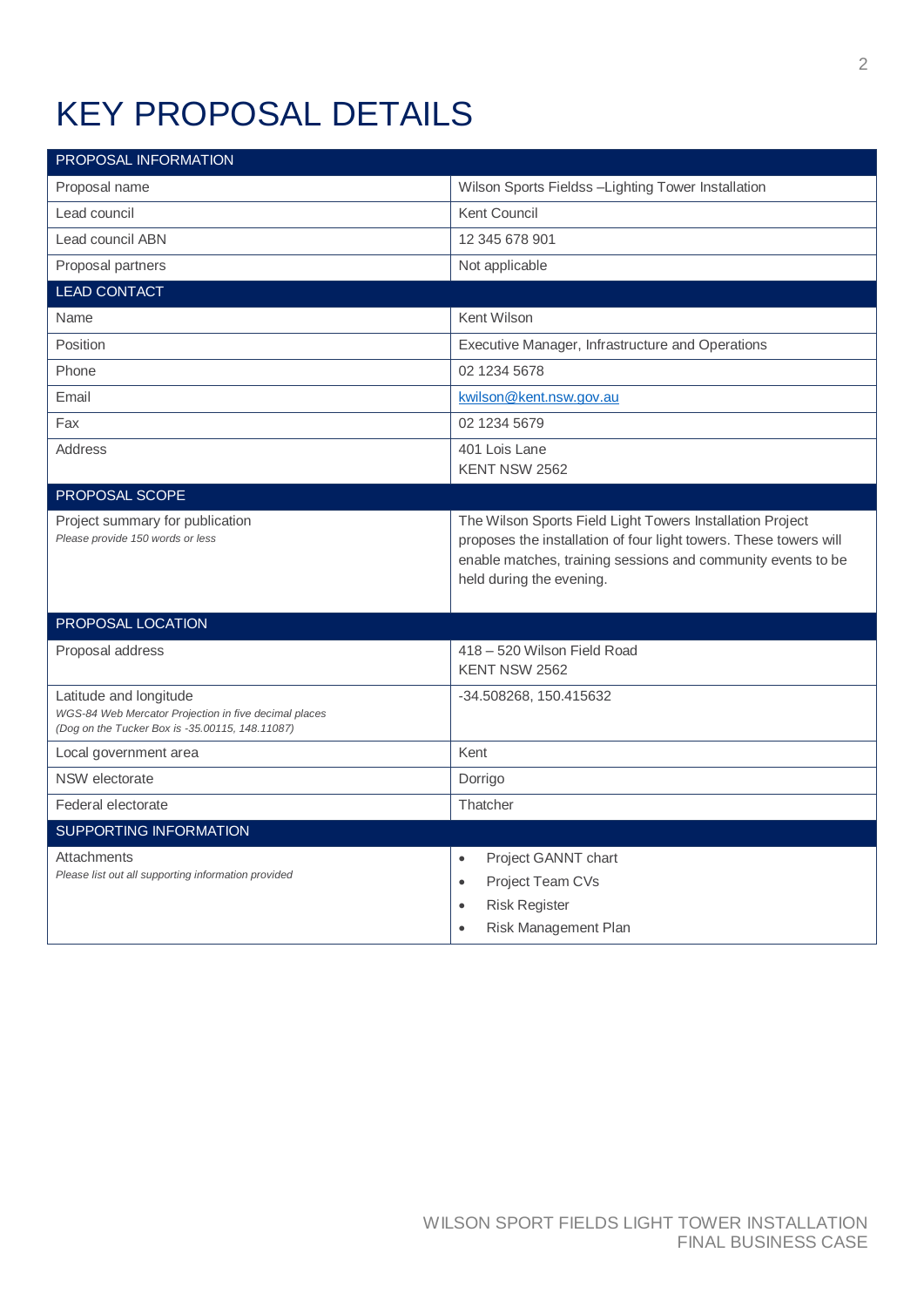## DOCUMENT INFORMATION

| <b>Document Summary Information</b> |                          |  |  |  |
|-------------------------------------|--------------------------|--|--|--|
| Version                             | 1.0                      |  |  |  |
| <b>Version Release Date</b>         | 5 August 2017            |  |  |  |
| <b>Document Security</b>            | Commercial in confidence |  |  |  |

| <b>Document History</b> |           |                  |             |  |  |  |
|-------------------------|-----------|------------------|-------------|--|--|--|
| Version                 | Amendment | ' Amendment Date | Amended by  |  |  |  |
| 1.0                     | Final     | 5 August 2017    | Kent Wilson |  |  |  |

#### **NOTE:**

The contents of this sample business case have been prepared to provide guidance to applicants on the content required in a business case.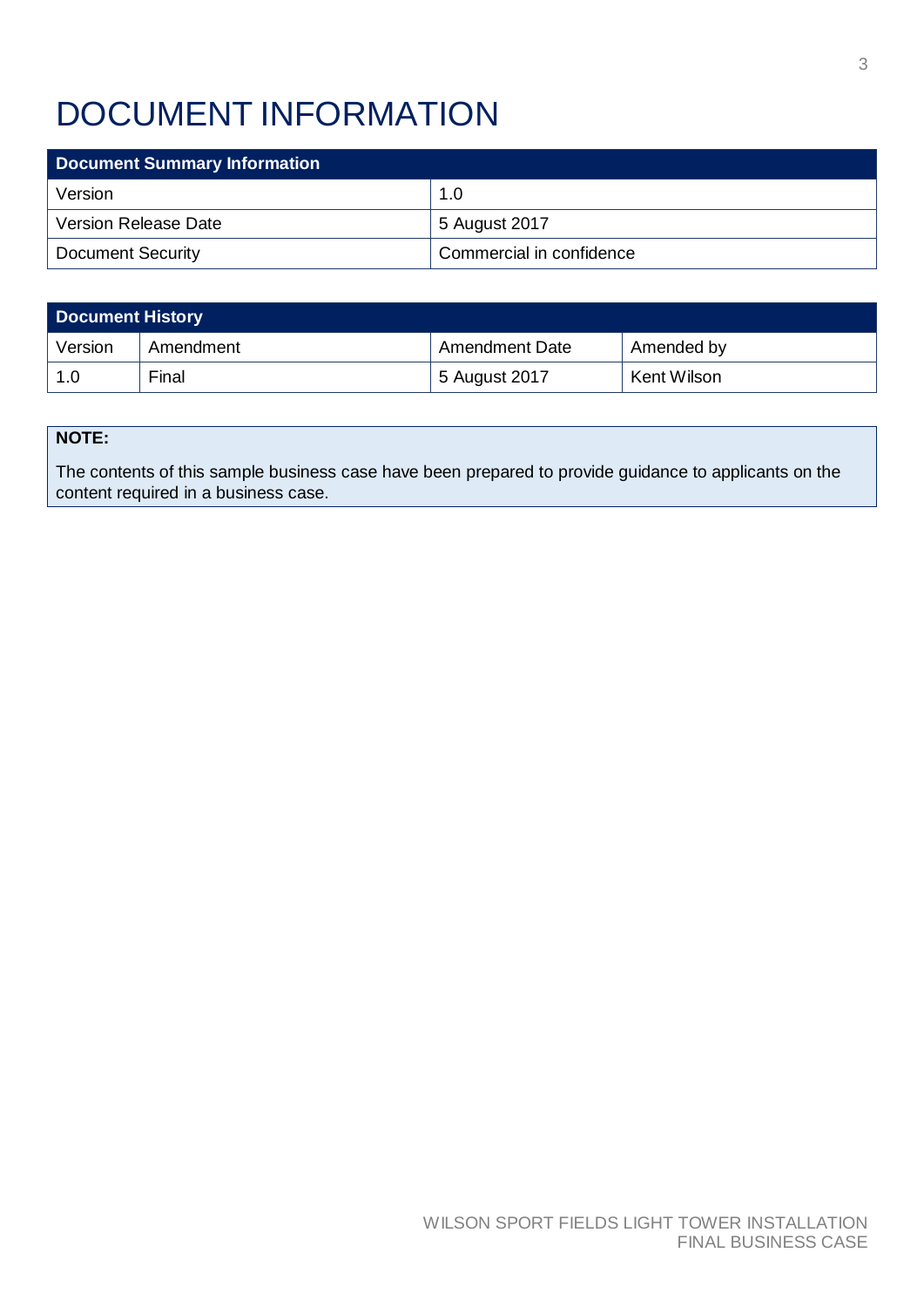## **CONTENTS**

| $\mathbf{1}$            |     |  |
|-------------------------|-----|--|
| $\overline{2}$          |     |  |
|                         | 2.1 |  |
|                         | 2.2 |  |
|                         | 2.3 |  |
|                         | 2.4 |  |
|                         | 2.5 |  |
|                         |     |  |
|                         | 3.1 |  |
|                         | 3.2 |  |
|                         | 3.3 |  |
|                         | 3.4 |  |
|                         | 3.5 |  |
|                         | 3.6 |  |
|                         | 3.7 |  |
|                         | 3.8 |  |
| $\overline{\mathbf{4}}$ |     |  |
|                         | 4.1 |  |
|                         | 4.2 |  |
|                         | 4.3 |  |
|                         | 4.4 |  |
|                         | 4.5 |  |
|                         | 4.6 |  |
|                         |     |  |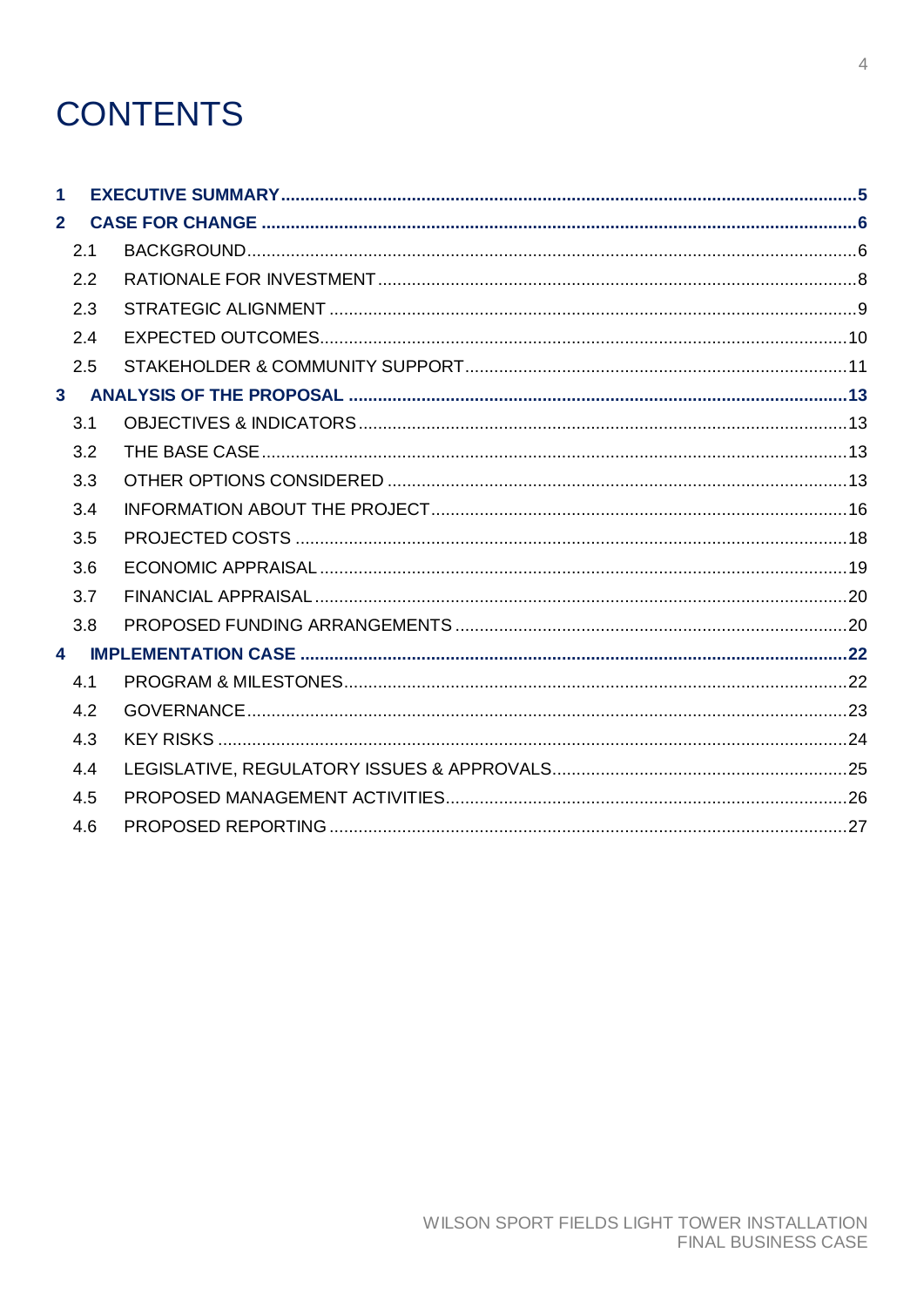## <span id="page-4-0"></span>1 EXECUTIVE SUMMARY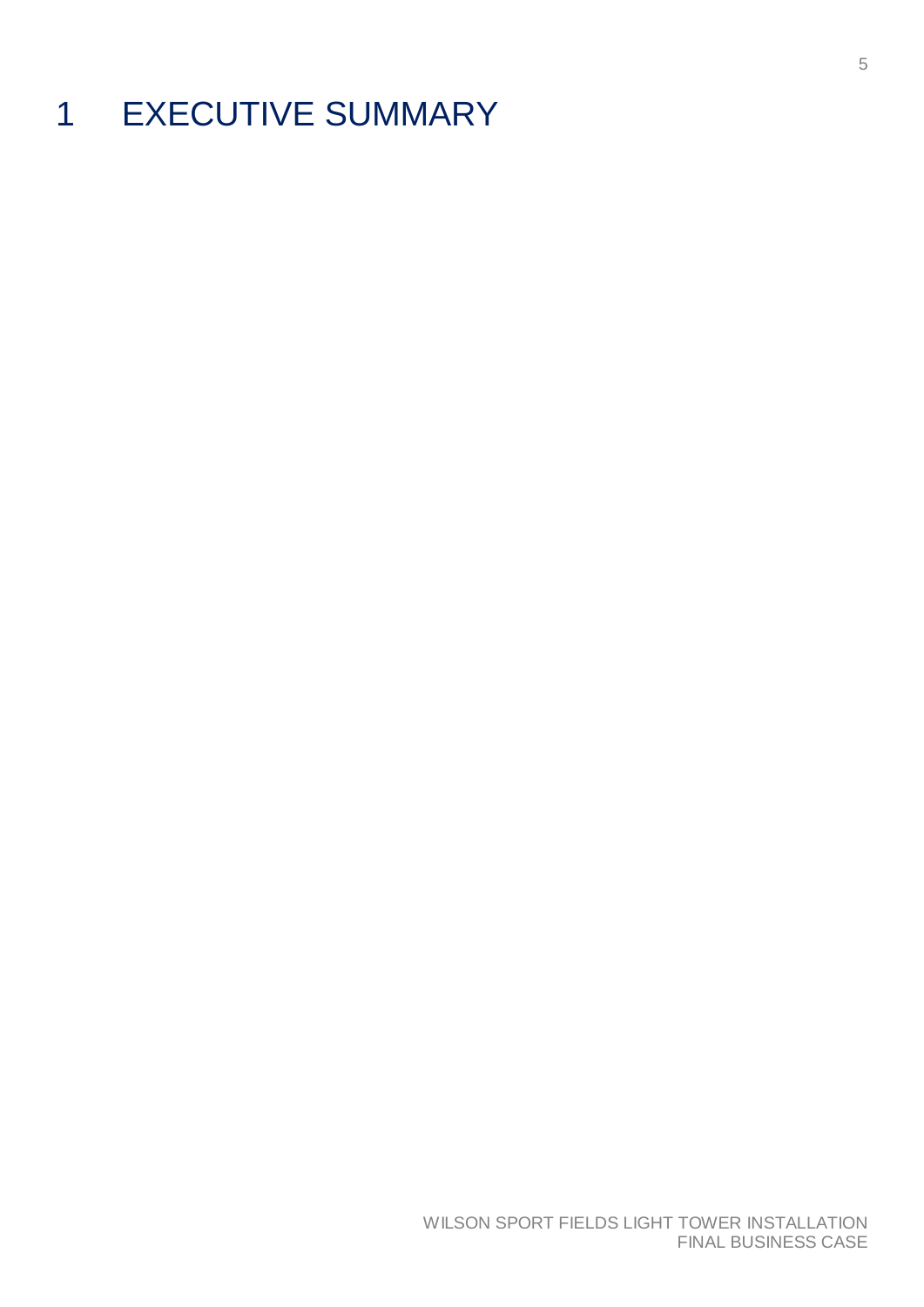## <span id="page-5-0"></span>2 CASE FOR CHANGE

### <span id="page-5-1"></span>2.1 BACKGROUND

The Wilson Sports Fields (the 'Fields'), managed by Kent Council (the 'Council'), are located 1km southeast of the Wilson township. The Fields are home to:

- $\bullet$  A 6,000m<sup>2</sup> oval with a maximum length of 120m and a maximum width of 60m
- A formal pavilion located on the western side of the oval
- A grass pavilion located on the north-eastern side of the oval
- Four practice wickets
- A playground and BBQ facilities
- A car park for 200 vehicles with overflow parking for a further 500 vehicles.

Established in 1930, the Council has progressively improved the Fields to cement its stature as the leading sporting and recreational facility within the region and to concentrate Council's investments in its sporting facilities.

Originally, the Fields were used for cricket and AFL. The dimensions of the playing surface of the oval were increased in 1975 to accommodate rugby league and rugby union matches.

Figure 2-1 and Figure 2-2 show the location of the Fields and the current state of the fields respectively.

#### **Figure 2-1: Location of the Fields**

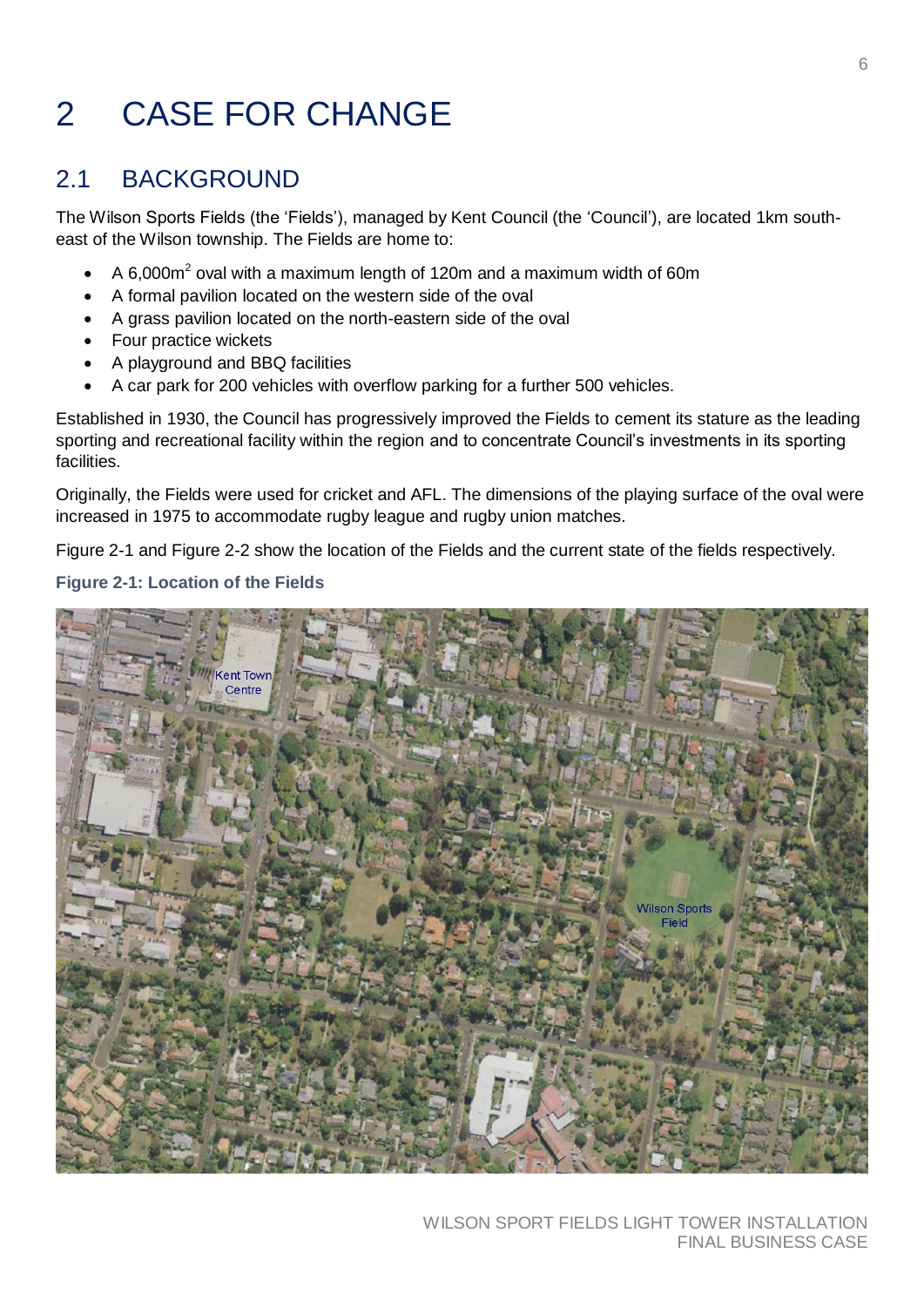

Currently, the Fields do not have any oval lighting. The Council proposes the installation of four light towers surrounding the oval (the 'Project') to permit the use of the oval during evening for both sporting and nonsporting events.

#### 2.1.1 CURRENT USE

The Fields are used for cricket and soccer during the summer, and rugby league, rugby union and AFL during the winter. Collectively, these teams:

- Play 75 games at the Fields per year, generally held on weekends
- Train 150 times at the Fields per year, generally held on weekday afternoons
- Draw an average crowd of 1,500 people per game.

The Fields is also used for marquee community activities and events about 10 times a year. These events attract about 5,000 people per event.

All events are held during daylight hours.

The Fields is also used for various recreational purposes including picnics, cycling, walking and kite flying. A survey undertaken in 2016 suggests that on non-game days about 500 people use the Fields per day.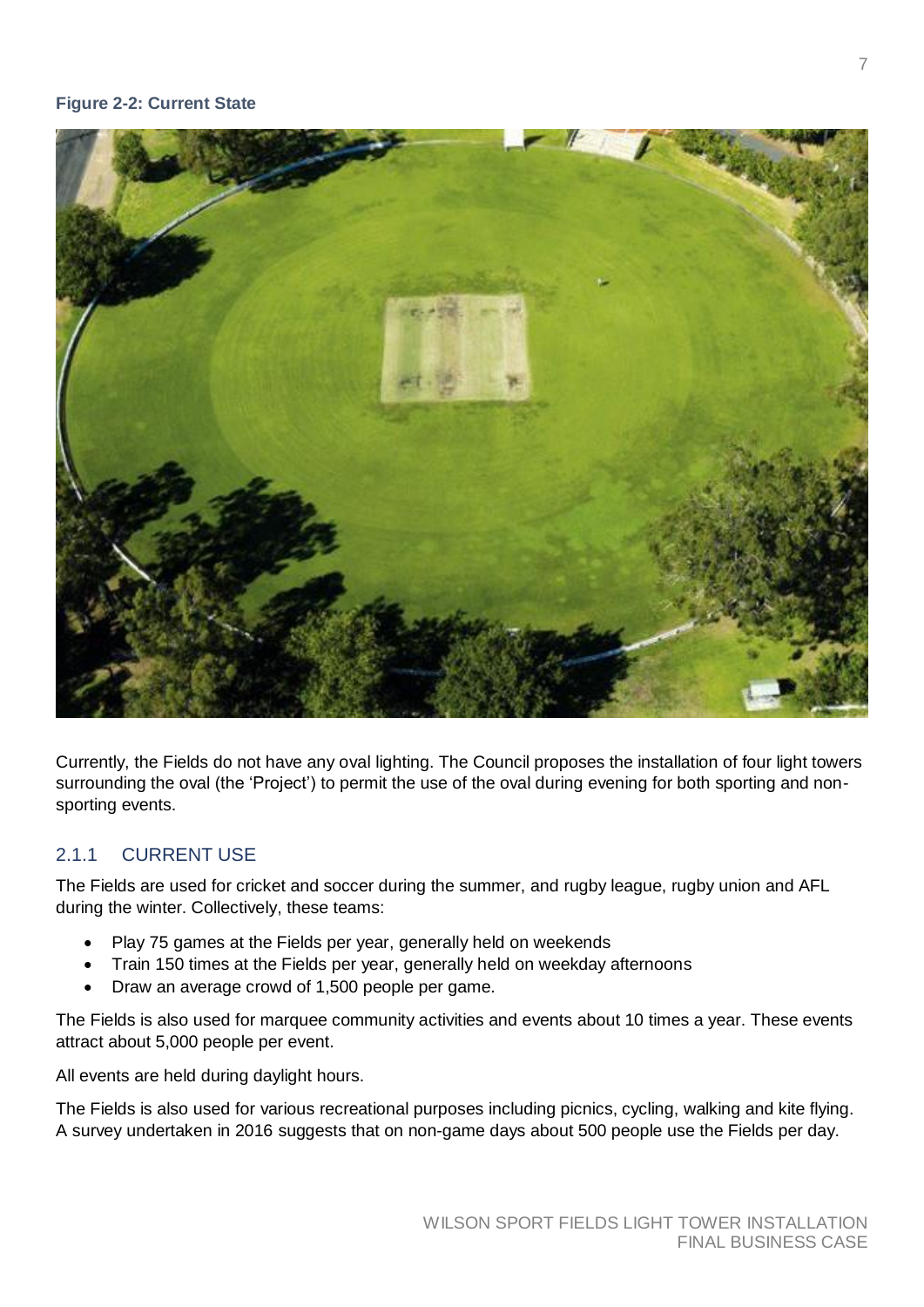## <span id="page-7-0"></span>2.2 RATIONALE FOR INVESTMENT

#### 2.2.1 INCREASE OVAL CAPACITY

The current demand for sporting events sees the oval being used approximately 85 percent of all weekend days. Games are generally scheduled on weekend days to avoid conflicts with work or education commitments.

To date, coordination with various sporting bodies and adjacent councils sees cricket and soccer games in summer and football games in winter being scheduled carefully. This coordination results in:

- Cricket and soccer matches playing on alternate weekends in summer
- Rugby league and union matches playing on Saturdays as 'double headers' and AFL matches playing on Sundays in winter.

Consultation with sporting bodies indicates that the current arrangements leave no room for:

- Rugby league or union junior/reserve grade matches to be played at the Fields on the same day
- Potential expansion of the competition to include more home/away matches
- Marquee matches to be held at the Fields e.g. finals football or representative football matches
- New sports to be introduced e.g. American football
- Recreational competitions to be held e.g. touch football and Oztag.

The installation of light towers would allow additional matches to be played at the oval on both weekday and weekend nights. Council considers that the installation of light towers would allow:

- The oval to be used for rugby league and rugby union matches on dedicated days
- Rugby league and union 'curtain raisers' to be played at the Fields on the same day
- A burgeoning American football competition to be played on weekday nights.

#### 2.2.2 INCREASE PARTICIPATION

The current restriction of the oval to daytime hours is contributing to a stagnation of community participation in sporting events. While attendance and participation have been stable, allowing matches to be held in the evening will allow a higher number of people, who are otherwise constrained by work or other commitments to either sign up to a sporting team and/or attend a sporting match.

In addition to allowing matches to be scheduled to a less busier time of the day, the introduction of lighting will allow new innovations to be introduced by the various sporting bodies to further boost participation and spectatorship including:

- Night time T20 cricket fixtures during the summer
- Thursday and Friday night football matches during the winter
- Introducing a new touch football and Oztag competition.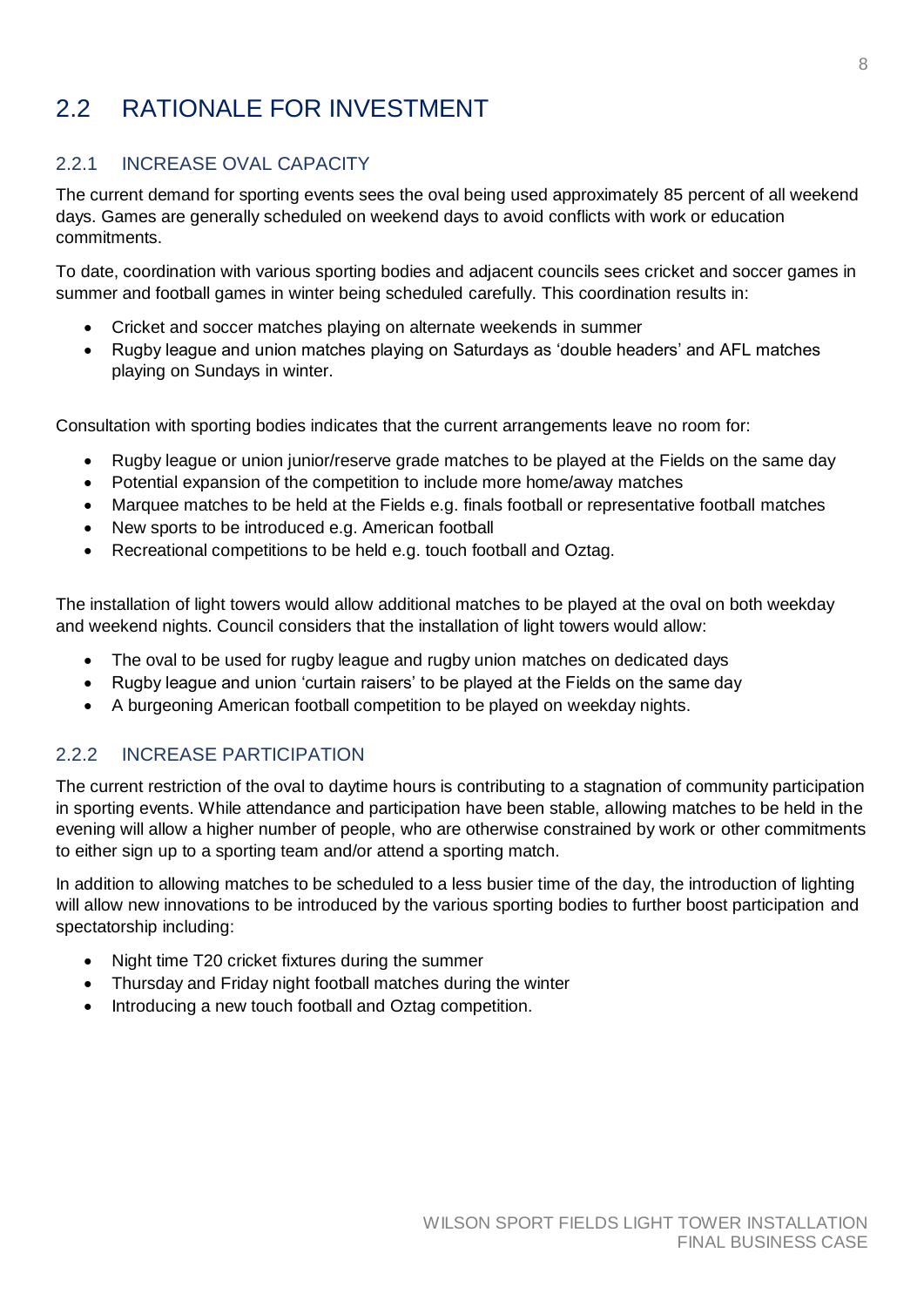#### 2.2.3 TRAINING IMPROVEMENTS

In the absence of lighting, local sports clubs are constrained to:

- Timing their training sessions to late afternoons
- Using facilities located elsewhere in the region.

Consultation with clubs indicates that the daytime restrictions on the oval limit the number of training sessions that they can hold to 1-2 sessions per week. Each of these sessions are about one hour long, generally between 5pm and 6pm before the oval is closed.

The installation of light towers will allow teams to:

- Hold more training sessions
- Hold longer training sessions
- Schedule training sessions at a more convenient time
- Increase participation in these training sessions.

#### 2.2.4 ATTRACT NEW EVENTS

The installation of light towers may with time allow Council to attract new non-sports related events or functions. Council has received preliminary interest from various community groups in holding:

- A monthly night time market
- Food and wine events in conjunction with night time football matches
- Summertime movies.

Moreover, existing events including the Kent Fete may be extended in duration into the evenings with the installation of light towers to further increase attendance to these events.

### <span id="page-8-0"></span>2.3 STRATEGIC ALIGNMENT

This section assesses the alignment of the Project with current NSW Government and Council policies, strategies and initiatives, with the table below outlining how the Projects addresses themes or requirements of each of the policies.

#### **Table 2-1: Project Alignment with NSW Government and Council Policies**

| <b>Policy</b>                                                                                                                                                                                                                                                                                                                                                                       | <b>Alignment</b>                                                                                                                                                                                                                                                                                                                                                         |
|-------------------------------------------------------------------------------------------------------------------------------------------------------------------------------------------------------------------------------------------------------------------------------------------------------------------------------------------------------------------------------------|--------------------------------------------------------------------------------------------------------------------------------------------------------------------------------------------------------------------------------------------------------------------------------------------------------------------------------------------------------------------------|
| The NSW State Infrastructure Strategy Update<br>2014 identified a priority to "Deliver targeted upgrades"<br>to the State's cultural, sporting and environmental<br>infrastructure to drive growth in the visitor economy,<br>realise the economic and social benefits of strong<br>cultural and sporting sectors, and support local<br>participation, creativity and liveability". | The Project contributes to the delivery of this<br>priority by:<br>Increasing participation in local sporting<br>$\bullet$<br>events<br>Creating opportunities to hold additional<br>$\bullet$<br>cultural events<br>Some cultural events will be held in<br>$\bullet$<br>conjunction with sporting events at the<br>Fields, cultivating stronger community<br>cohesion. |
| The Regional Sports Infrastructure Fund seeks to<br>foster the benefits of sport in communities. This fund<br>will invest in new and existing venues to improve the                                                                                                                                                                                                                 | The Project has a strong alignment to the<br>Regional Sports Infrastructure Fund by:                                                                                                                                                                                                                                                                                     |
|                                                                                                                                                                                                                                                                                                                                                                                     | WILSON SPORT FIELDS LIGHT TOWER INSTALLATION<br><b>FINAL BUSINESS CASE</b>                                                                                                                                                                                                                                                                                               |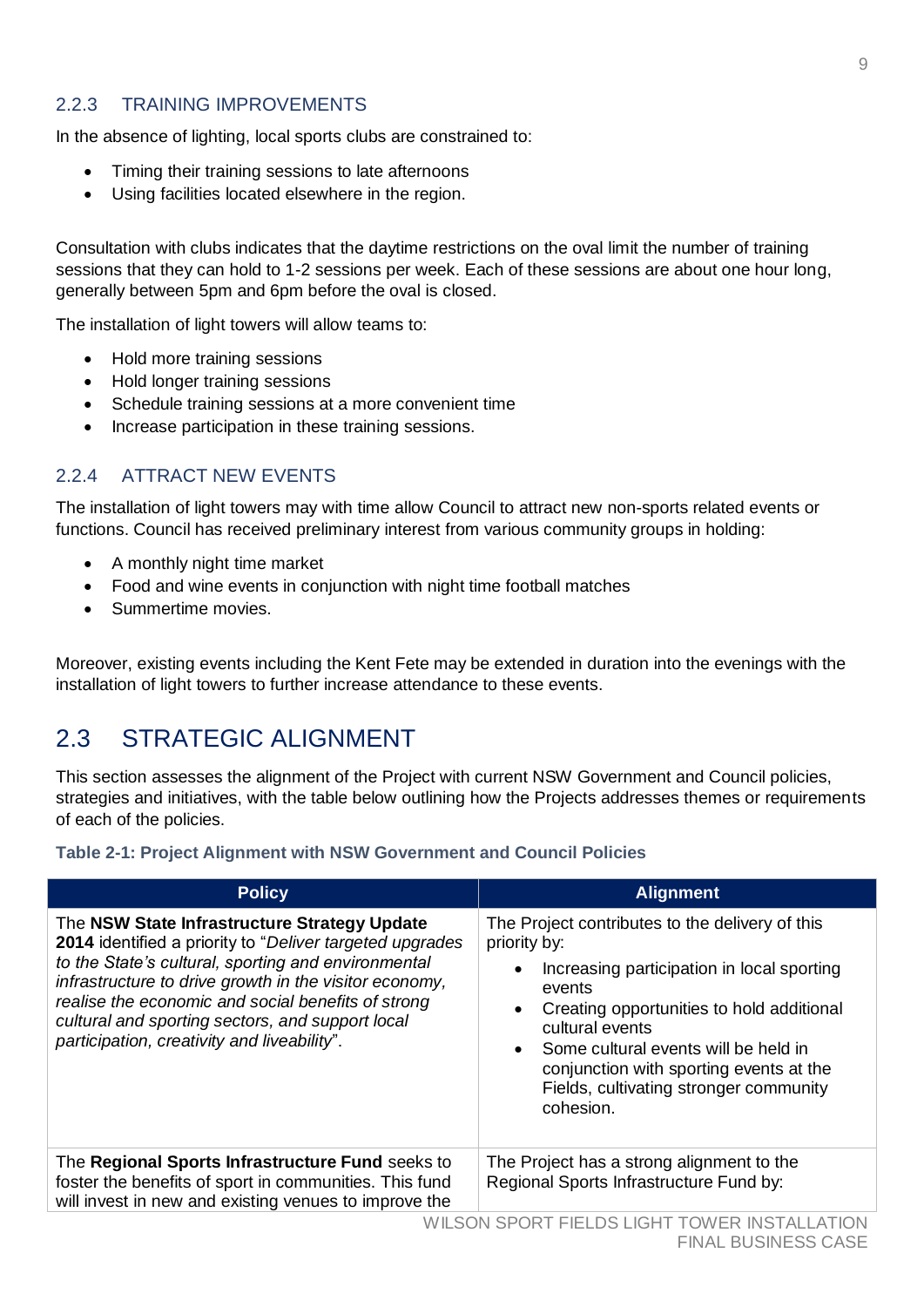| <b>Policy</b>                                                                                                                                                                                                                                                                                                                                                                                      | <b>Alignment</b>                                                                                                                                                                             |
|----------------------------------------------------------------------------------------------------------------------------------------------------------------------------------------------------------------------------------------------------------------------------------------------------------------------------------------------------------------------------------------------------|----------------------------------------------------------------------------------------------------------------------------------------------------------------------------------------------|
| participation and performance in sports at all levels.                                                                                                                                                                                                                                                                                                                                             | Increasing the number of matches<br>$\bullet$<br>Increasing the number and length of<br>$\bullet$<br>associated training sessions.                                                           |
| The Stronger Country Communities Fund is<br>investing in infrastructure Projects in regional NSW<br>communities to improve the lives of residents and<br>enhance the attractiveness of these areas as vibrant<br>places to live and work. The projects under<br>consideration under this fund includes building new<br>local facilities or enhancing local parks and the<br>supporting facilities. | The Project aligns with the objectives of the<br><b>Stronger Country Communities Fund by:</b><br>Improving community engagement by providing<br>night time sports games and non-sport events |
| The Council's Community Strategic Plan identifies<br>the need to:<br>Encourage a healthy and active life style<br>$\bullet$                                                                                                                                                                                                                                                                        | The Project provides the following to contribute to<br>the Community Strategic Plan:<br>Increase in the number of matches and<br>$\bullet$                                                   |
| Improve sporting and recreation facilities<br>$\bullet$<br>Create a sense of community and<br>$\bullet$<br>inclusiveness                                                                                                                                                                                                                                                                           | training sessions therefore increase in<br>overall physical activity<br>Installation of field lighting provides an<br>$\bullet$<br>improvement to the sporting facility                      |
|                                                                                                                                                                                                                                                                                                                                                                                                    | Increase in sports participation and spectatorship<br>improves community engagement                                                                                                          |
| The Council's asset management plan in 2015<br>identified that the community has a desire to upgrade<br>the Fields to allow for night time games and training,<br>however at the time no appropriate funding sources<br>were available.                                                                                                                                                            | The Project directly addresses the wishes of the<br>community as outlined in asset management plan.                                                                                          |

## <span id="page-9-0"></span>2.4 EXPECTED OUTCOMES

The primary outcome of the Project is to allow the community to use the Fields during evenings, thereby increasing the utilisation of the Fields, for:

- Sports matches
- Training sessions
- Non-sport events.

The increased use of the Fields for matches and events would result in increased participation and attendance to events and matches. This should bring about the following benefits:

- Increased health benefits
- Increased hire fees for Council
- Increased welfare (consumer surplus)
- Increased social cohesion.

The installation of the towers will also lead to higher ongoing costs as Council will need to maintain, operate and repair the light towers.

Key Project outcomes along with the resultant costs and benefits are illustrated in Figure 2-3. The costs and benefits are discussed in more detail in Chapter 3.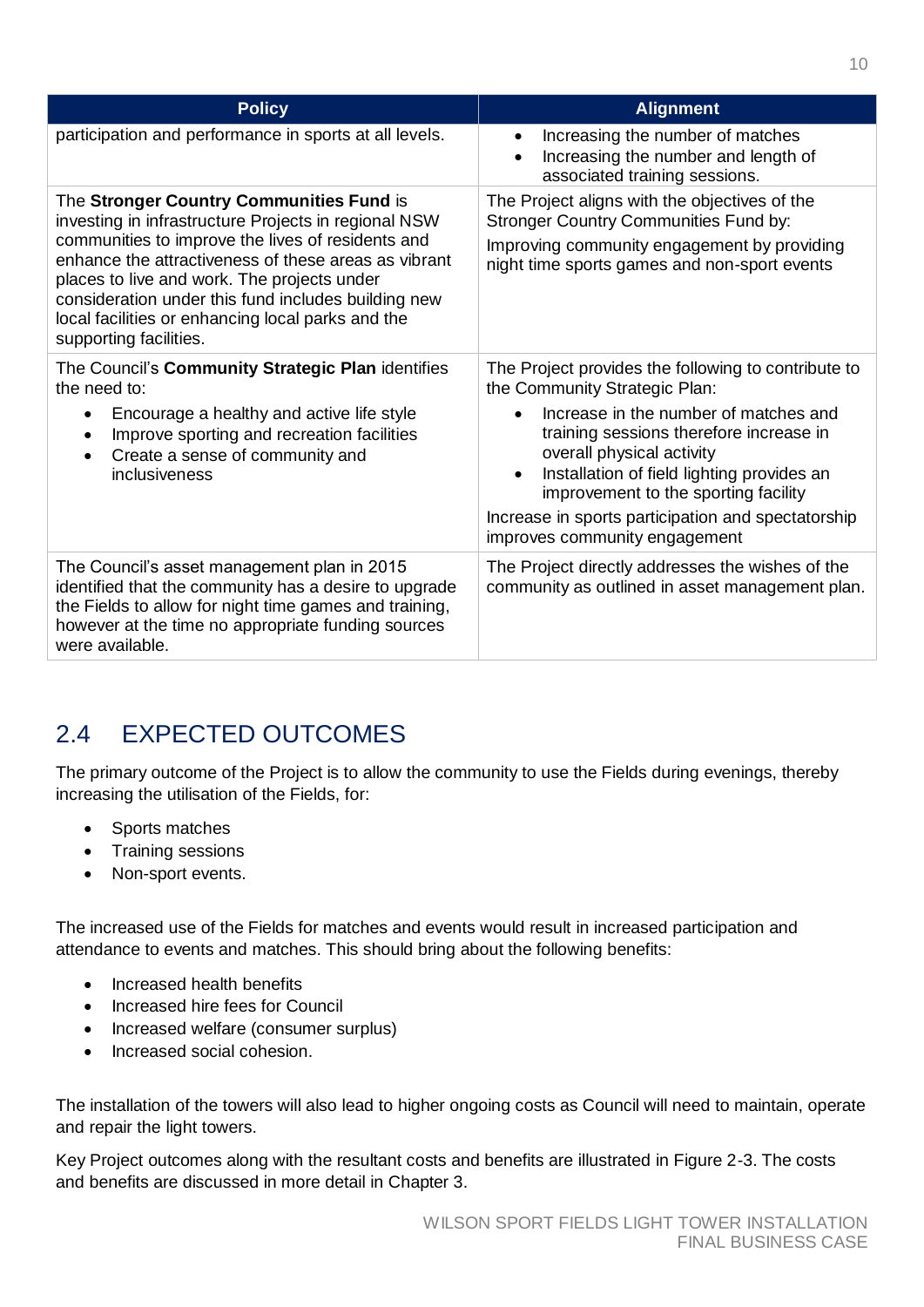

## <span id="page-10-0"></span>2.5 STAKEHOLDER & COMMUNITY SUPPORT

The Project has secured broad support from the local community and its stakeholders. The Council has solicited stakeholder and community feedback on the Project during its development through:

- Direct one-on-one discussions with potential MOU partners
- Town-hall style meetings with the community
- Informal market sounding with potential suppliers.

The Project's stakeholders and the community have identified how the Project will:

- Contribute to solidifying the township's reputation as a sports town
- Contribute to delivering broader benefits to the community beyond sporting events
- Facilitate a creation of a night time economy, considered vital to attract and retain talent from outside the region.

Notwithstanding, consultation has identified concerns from residents regarding potential light spill and excessive. Council is considering the development of new policies to govern the use of the lights to ensure that play is undertaken within specific time slots to minimise the impact on neighbours.

The Project's key stakeholder groups, along with their potential interest/issues are identified in [Table 2-2:](#page-11-1)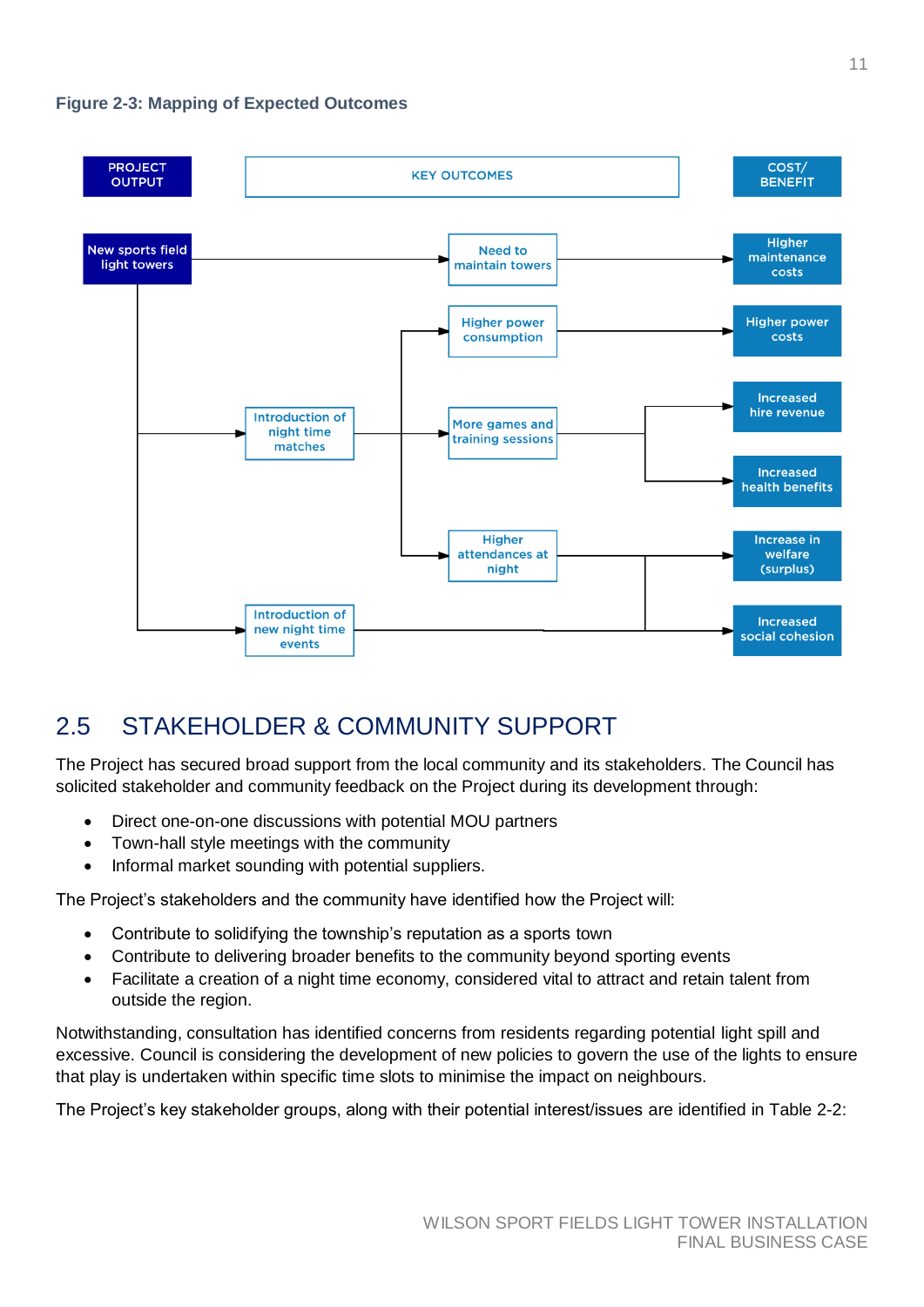<span id="page-11-1"></span>

| Table 2-2: Identified Stakeholders and Potential Issues/Interests |  |
|-------------------------------------------------------------------|--|
|-------------------------------------------------------------------|--|

| <b>Stakeholder Group</b> | <b>Organisation</b>             | <b>Key Issues/Interests</b>                                                                                                                                                                                                                                                                                                            |
|--------------------------|---------------------------------|----------------------------------------------------------------------------------------------------------------------------------------------------------------------------------------------------------------------------------------------------------------------------------------------------------------------------------------|
| <b>Local Council</b>     | Local Council                   | Additional costs associated with running<br>٠<br>extended hours for the sports field and<br>responsibility of day to day running of<br>the facility<br>Additional revenue relating to higher<br>utilisation of the facility<br>Need to consider creating policies to<br>manage crowds, light spill and noise<br>from night time events |
| Community                | <b>Residents and Neighbours</b> | Attending night time games and training<br>as spectators or visitors<br>Night time noise and light impacts on<br>residents nearby the sporting field                                                                                                                                                                                   |
|                          | Local businesses                | Potential additional business before and<br>after night time training or games<br>Interest in creating new events/festivals<br>to attract business to the region                                                                                                                                                                       |
| <b>MOU Partners</b>      | <b>Kent Town RSL</b>            | Potential funding partner<br>Wish to be seen as a core part of the<br>community                                                                                                                                                                                                                                                        |
|                          | <b>Kent Sporting Clubs</b>      | Wish to increase number of training<br>$\bullet$<br>sessions and matches at the Fields<br>Prepared to provide a financial<br>contribution                                                                                                                                                                                              |

Council is committed to continue to consult with stakeholders and the community during the detailed design and delivery phase. To this end, Council will:

- Continue to consult one-on-one with potential MOU partners and the NSW Government
- Contact neighbours to inform them of the Project's progress
- <span id="page-11-0"></span>• Invite residents and the community to provide input during the Review of Environmental Factors phase of the Project.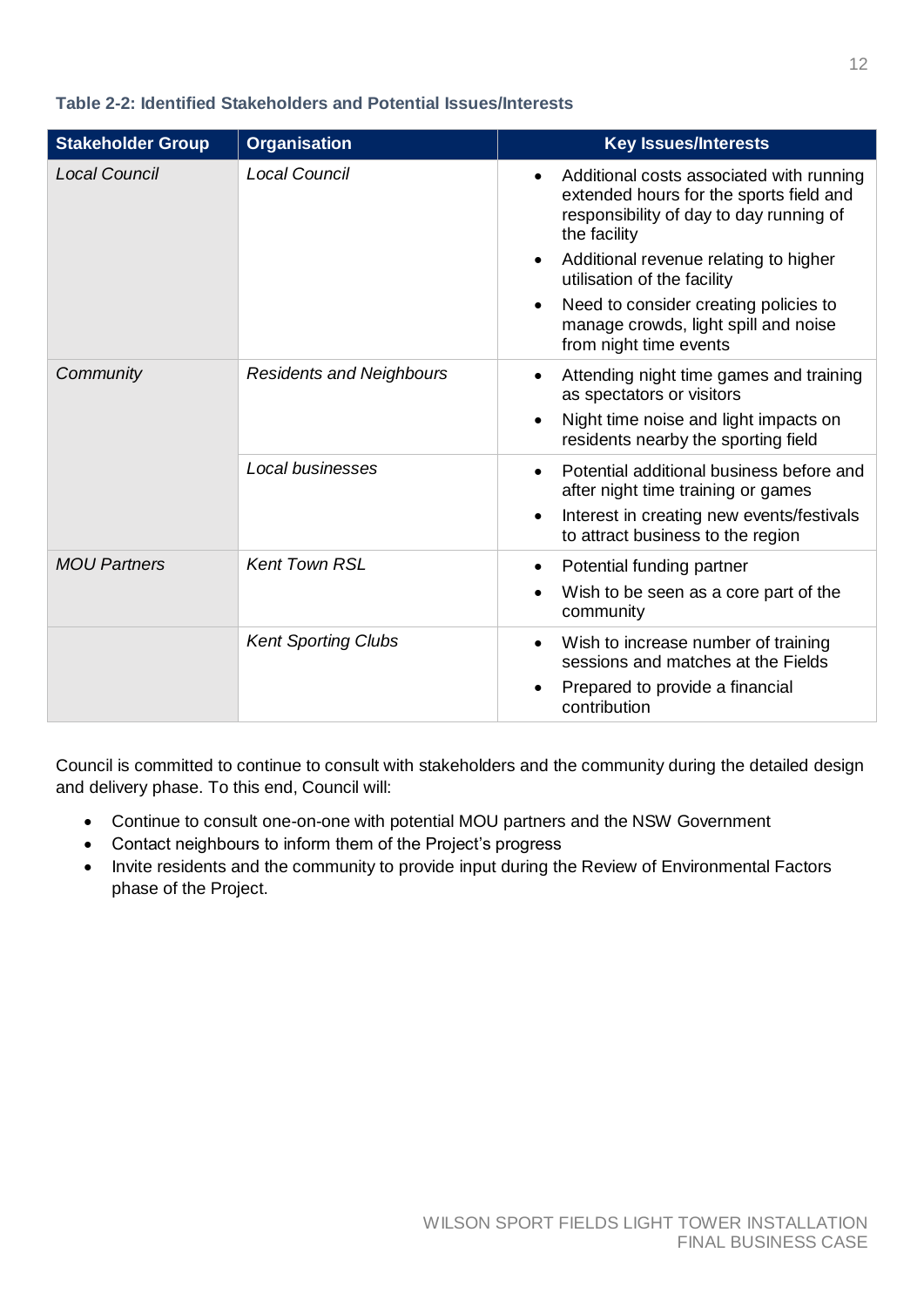## 3 ANALYSIS OF THE PROPOSAL

## <span id="page-12-0"></span>3.1 OBJECTIVES & INDICATORS

[Table 3-1](#page-12-3) outlines the objectives and the associated indicators of the Project, based on the problems and opportunities identified in Section 2.2.

#### <span id="page-12-3"></span>**Table 3-1: Project Objectives**

| <b>Key Problem/Opportunity</b> | <b>Key Project Objective</b>                                                                                 | <b>Key Success Indicator</b>              |
|--------------------------------|--------------------------------------------------------------------------------------------------------------|-------------------------------------------|
| Oval at capacity               | Increase the number of games<br>played at the Fields beyond current<br>levels                                | Number of additional games                |
| Increase participation         | Increase community participation<br>and attendance to sporting events at<br>the Fields beyond current levels | Number of additional spectators           |
| Training improvements          | Allow additional training sessions to<br>be held at the Fields                                               | Number of additional training<br>sessions |
| Attract new events             | Encourage more events to be held<br>at the Fields                                                            | Number of additional non-sports<br>events |

## <span id="page-12-1"></span>3.2 THE BASE CASE

The base case is the "do-nothing" scenario with the continuation of the status quo with no field light towers installed.

Under the Base Case, local teams and clubs will continue to be constrained to playing and training during daylight hours.

## <span id="page-12-2"></span>3.3 OTHER OPTIONS CONSIDERED

Four strategic options were considered by the Project Team to increase the capacity of the town to increase the number of matches, training sessions and events held. These options are summarised as follows:

#### 3.3.1 OPTION 1 – HIRE TEMPORARY LIGHT TOWERS

Hiring of light towers for special events would avoid any capital cost being incurred by Council. Individuals would have the option of contacting a local provider, facilitated by Council, to hire light towers and position these towers into pre-determined positions.

However, this option has the following drawbacks:

- The high cost of hiring for local clubs
- Require the hirer to acquire generators to operate the lights
- Would not significantly increase the utilisation of the oval as hiring would be limited to special events
- Potential damage to the outfield from hauling temporary light towers into position
- Need to be transported 50km to and from the nearest vendor.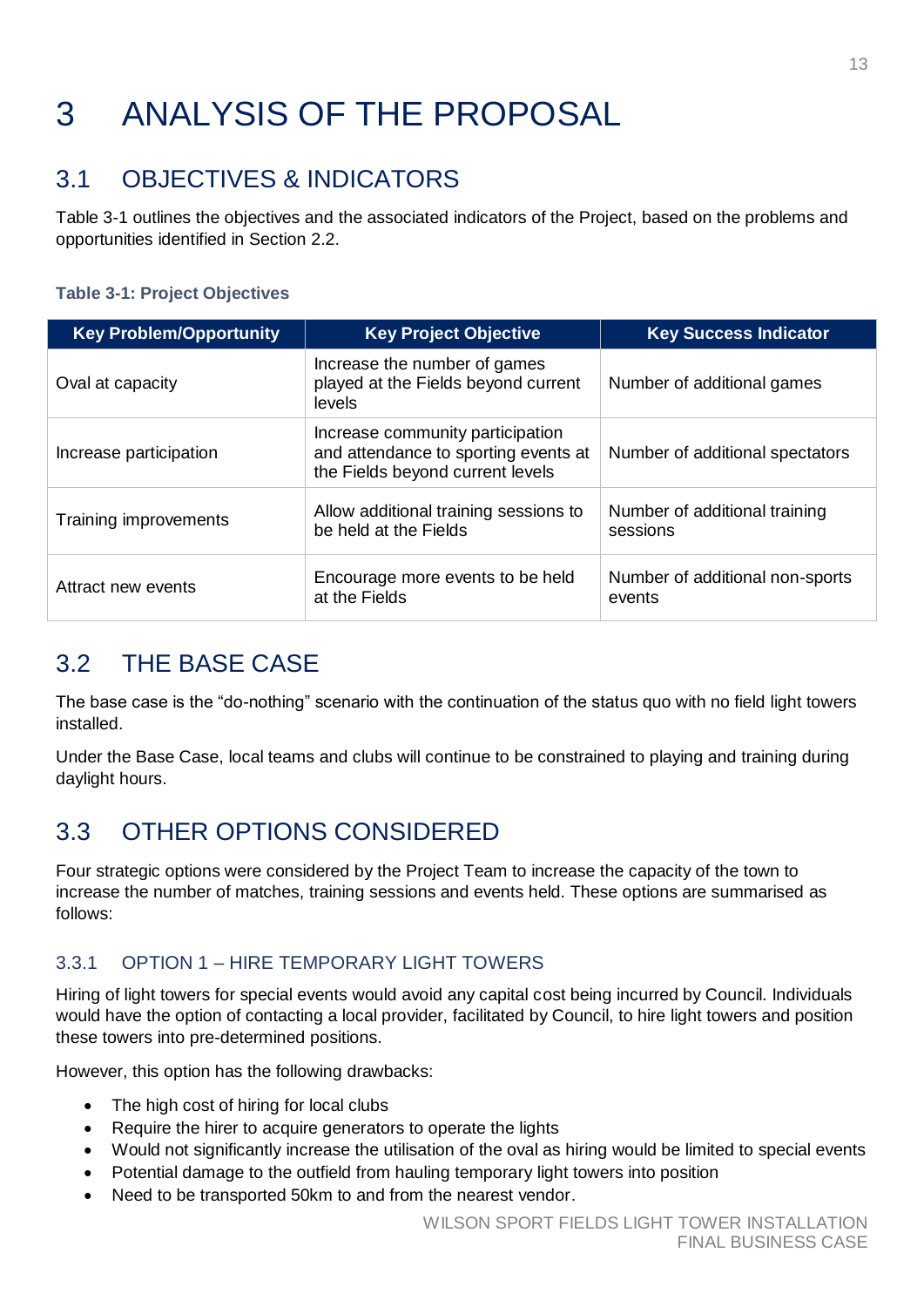#### 3.3.2 OPTION 2 – INSTALLATION OF PERMANENT METAL HALIDE FIELD LIGHTS (PREFERRED)

This option would involve the installation of four metal halide towers, one in each corner of the oval. The towers would be permanently fixed into position. Underground cables would be laid to connect these towers to the bulk supply point.

#### 3.3.3 OPTION 3 – EXPAND THE FIELDS TO INCLUDE A SECOND OVAL

The number of matches and training sessions could be increased if the Fields was expanded beyond its current boundaries. Given that the Fields is bounded to the north, east and west by roads, a southern expansion is the only feasible option.

However, this option requires compulsory acquisition of 20 properties and their demolition, which is likely to be prohibitively expensive.

Other drawbacks include:

- The costs associated with developing a second oval, including a new playing surface and pavilion
- A two-year lag between property acquisition and commissioning
- Increased ongoing outlays for the maintenance of a second oval
- No ability to hold matches, training sessions or events at night
- Likely community opposition.

#### 3.3.4 OPTION 4 – NEW OVAL DEVELOPMENT

This option is similar to Option 3 although a new site for the 'second oval' would be found. Given the level of development in the township, this new oval would need to be located about 10km south of the township. While this option would be of lower cost and bring about lower levels of opposition, this option does not deliver an ability to hold matches, training sessions or events at night.

Moreover, the distance of the new oval from the township would deliver little, if any, spill over activity into the town centre before and after matches and events.

#### 3.3.5 MULTI-CRITERIA ASSESSMENT

The Project Team undertook a multi-criteria assessment (MCA) workshop with key stakeholders at a specially convened workshop in June 2016 to determine a preferred option to progress to concept design. Each criterion was rated low, medium or high based on a qualitative assessment by stakeholders.

The criteria considered to assess each option included:

#### **Capital Cost to Council**

Ratings for capital costs were assigned based the level of projected capital costs for each option. Lower cost options were rated high while high cost options were rated low.

The Base Case and Option 1 were rated high as no upfront capital cost would be incurred by Council.

Both Option 3 and 4 were considered to have the lowest rating given the need to acquire property, demolish buildings and prepare a new playing surface.

Option 2 was rated as medium, with its expected costs likely to fall between Option 3/4 and Option 1.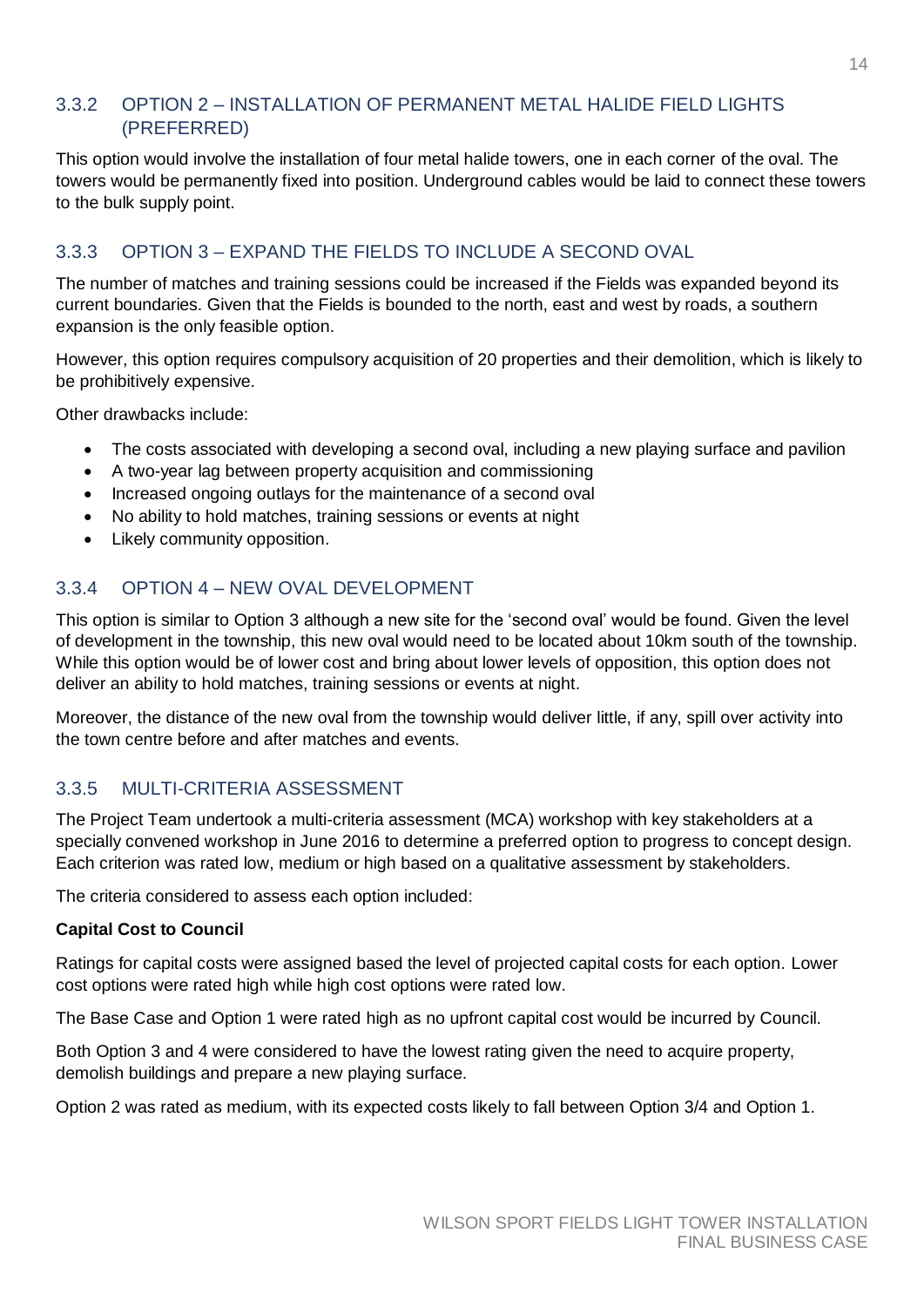#### **Increase in Matches, Training Sessions and Events**

A high rating was assigned to Option 2 given that the installation of lights would allow night time matches, training sessions and events to be held.

A moderate rating was assigned to Options 3 and 4. Although the development of a 'second oval' theoretically increases daytime capacity, stakeholders identified a strong latent demand for night matches to improve participation and crowds.

The Base Case and Option 1 were assigned a low rating.

#### **Delivery and Construction Risks**

Both the Base Case and Option 1 were rated the highest as they involve little or no delivery.

Option 2 was assigned a medium rating as there is a moderate level of risk relating to the installation of light towers, particularly in relation to locating utilities and variable ground conditions in which to run power cables.

However, the constructability risks of Option 2 are well outweighed by the risks associated with Option 3 and 4. Both options introduce new issues and risks that would elongate the delivery period and significantly increase the cost of the Project.

[Table 3-2](#page-14-1) outlines the scores assigned to each of the options against the each of the criteria and an overall rating.

#### <span id="page-14-1"></span>**Table 3-2: MCA Ratings for the Project Options**

| <b>Criteria</b>                                      | <b>Base Case</b> | <b>Option 1</b> | <b>Option 2</b> | <b>Option 3</b> | <b>Option 4</b> |
|------------------------------------------------------|------------------|-----------------|-----------------|-----------------|-----------------|
| <b>Capital Cost</b>                                  | $\Box$           | $\Box$          | $\Box$          | $\Box$          | $\blacksquare$  |
| Increase in Matches, Training<br>Sessions and Events | $\Box$           | $\blacksquare$  | œ               | $\blacksquare$  | $\Box$          |
| Delivery and Construction Risks                      | ŒD               | ŒD              | $\blacksquare$  | $\Box$          | $\blacksquare$  |
| <b>Overall Rating</b>                                | $\blacksquare$   | $\Box$          | $\Box$          | $\Box$          | $\blacksquare$  |

**Key**

**Highest performing options** 



Middle options

Lowest performing options

<span id="page-14-0"></span>Based on the MCA outcomes, Option 2 was assessed as the preferred option due to its moderate levels of capital investments required and associated risks, while providing the highest potential benefits.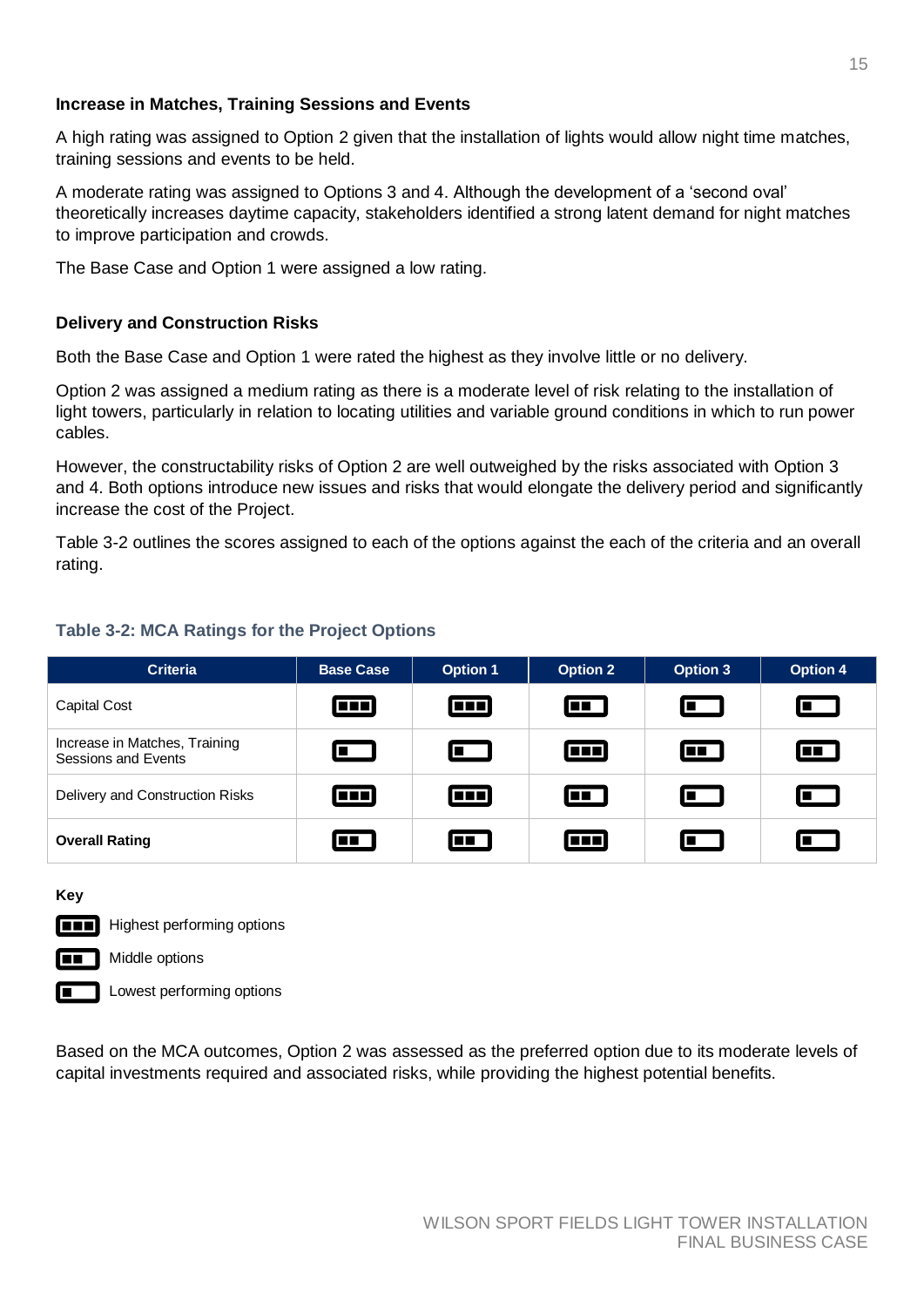## 3.4 INFORMATION ABOUT THE PROJECT

#### 3.4.1 SCOPE OF WORKS

Based on the preferred option, the Project's scope involves the procurement of four post metal halide light towers and their installation at the Fields.

The light towers have the following specifications:

- Each light tower will be 15m high
- Four lamps on each tower
- 2000W lamps with an expected life of 20,000 hours
- Two lighting levels 100 lux for training and 200 lux for matches and events.

The scope of works also includes:

- Underground cabling to connect the towers to the bulk power supply point
- A switch installed within the existing pavilion.

The following photo provides an example of a similar installation:



#### **Figure 3-1: Example of A Sports Field in NSW with Four Light Towers Setup**

The towers and lamps will be specified to be consistent with the following standards and guidelines to allow for community and regional cricket/football matches to be played at the Fields:

- AS 2560.2.3 standards (for all codes of football)
- Cricket Australia's Community Cricket Facility Guidelines Section 2 Part 4, Class III.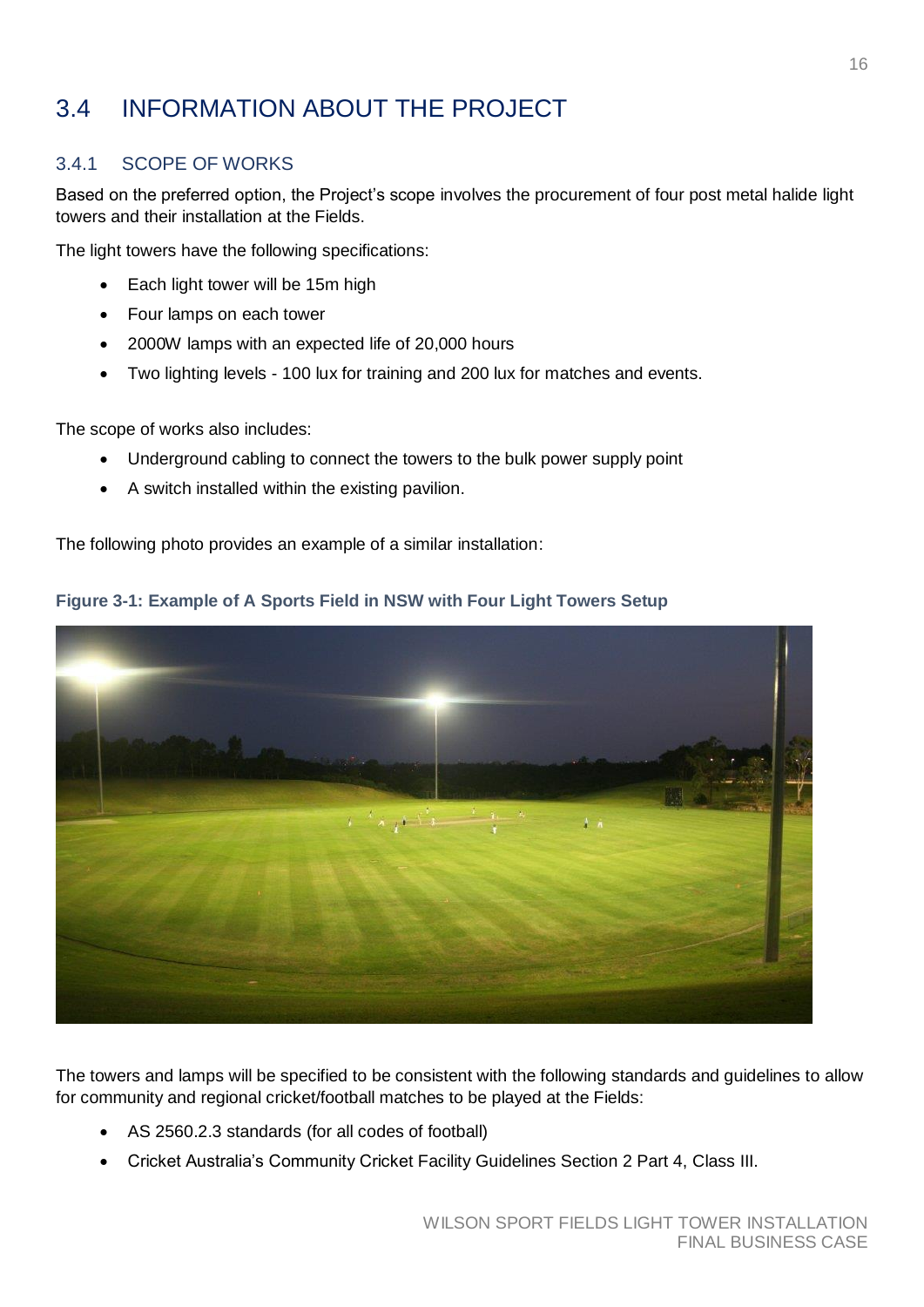These light towers would be installed in each corner of the oval and 5m away from the playing surface with a focus on providing a higher intensity of lighting on the centre square for night cricket.

Figure 3-2 illustrates the projected coverage of light.

**Figure 3-2: Illustrative Wilson Sports Fields Light Towers Layout and Coverage**



Detailed designs are provided as **Attachment** X.

The Council will oversee the development and delivery of the Project, with an external supplier to be responsible for:

- Manufacturer of light towers
- Procurement of lamps, cabling and other hardware
- Field installation
- Testing and commissioning
- Training and handover.

#### 3.4.2 PROJECT EXCLUSIONS

The Project excludes any provision for the installation of outdoor power points near or on the light towers.

#### 3.4.3 RELATED PROJECTS

No other related Projects that have been identified.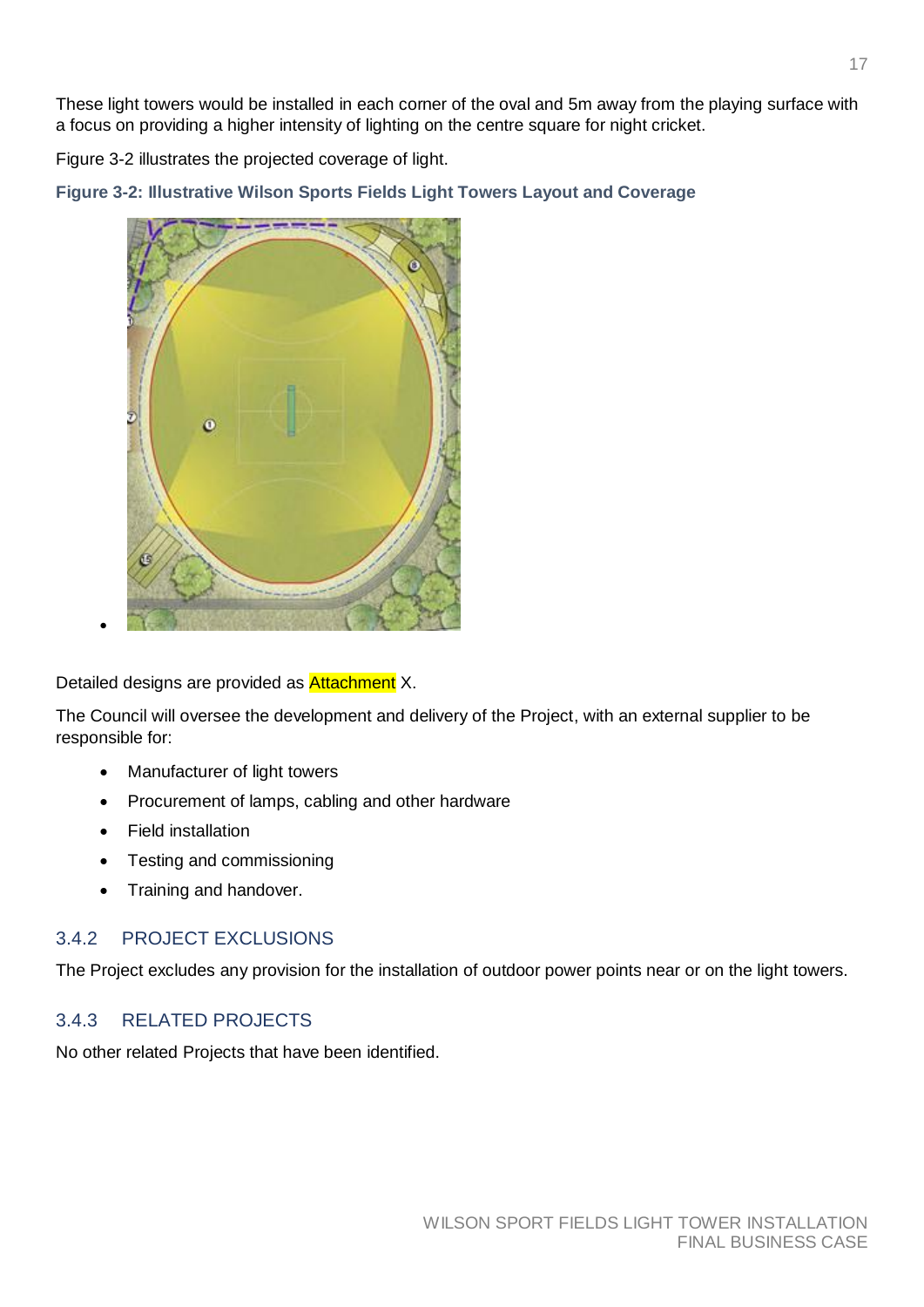## <span id="page-17-0"></span>3.5 PROJECTED COSTS

#### 3.5.1 PROJECTED CAPITAL COSTS

The following table outlines the cost estimates for the field lights hardware and installation, as well as ancillary costs required to power upgrades and field works.

The base costs estimates have been developed based on design advice from light tower design consultants commissioned by the Council, estimated from the quantity of components and materials required, unit pricing, labour cost estimates for design, project management and installation and grounds work. A detailed cost plan is available as Attachment X to this document.

A contingency of 20 percent has been applied to all future capital and recurrent costs projected by the Council to provide a buffer for unforeseen changes in unit prices or scope, based on Council's prior experiences with projects of similar scope. This contingency allowance is over and above any allowances that may have been inherently built into the cost estimates shown [Table 3-3](#page-17-1) and [Table 3-4.](#page-18-1)

| <b>Stage</b>        | $\infty$<br>$\overline{1}$<br>201 | $8 - 19$<br>201 | $9 - 20$<br>201 | 2020-21 | Future<br>Years | Total     |
|---------------------|-----------------------------------|-----------------|-----------------|---------|-----------------|-----------|
| Base cost estimate  | \$250,000                         | \$50,000        | \$0             | \$0     | \$0             | \$300,000 |
| Contingency         | \$50,000                          | \$5,000         | \$0             | \$0     | \$0             | \$55,000  |
| Escalation          | \$7,500                           | \$2,784         | \$0             | \$0     | \$0             | \$10,284  |
| <b>Outturn cost</b> | \$307,500                         | \$57,784        | \$0             | \$0     | \$0             | \$365,284 |

#### <span id="page-17-1"></span>**Table 3-3: Projected capital costs inclusive of contingency**

#### 3.5.2 PROJECTED ONGOING COSTS

[Table 3-4](#page-18-1) outlines the cost estimates for the ongoing operation and maintenance costs with the new filed lights, including:

- Asset maintenance and renewal (cleaning and replacement of lamps every 2-3 years) at \$5,000 per renewal
- Additional power costs (\$2,000 per annum) and regular maintenance costs (\$2,000 per annum)
- Night time security costs (\$6,000 per annum).

The costs above are mostly offset by additional field hiring revenue.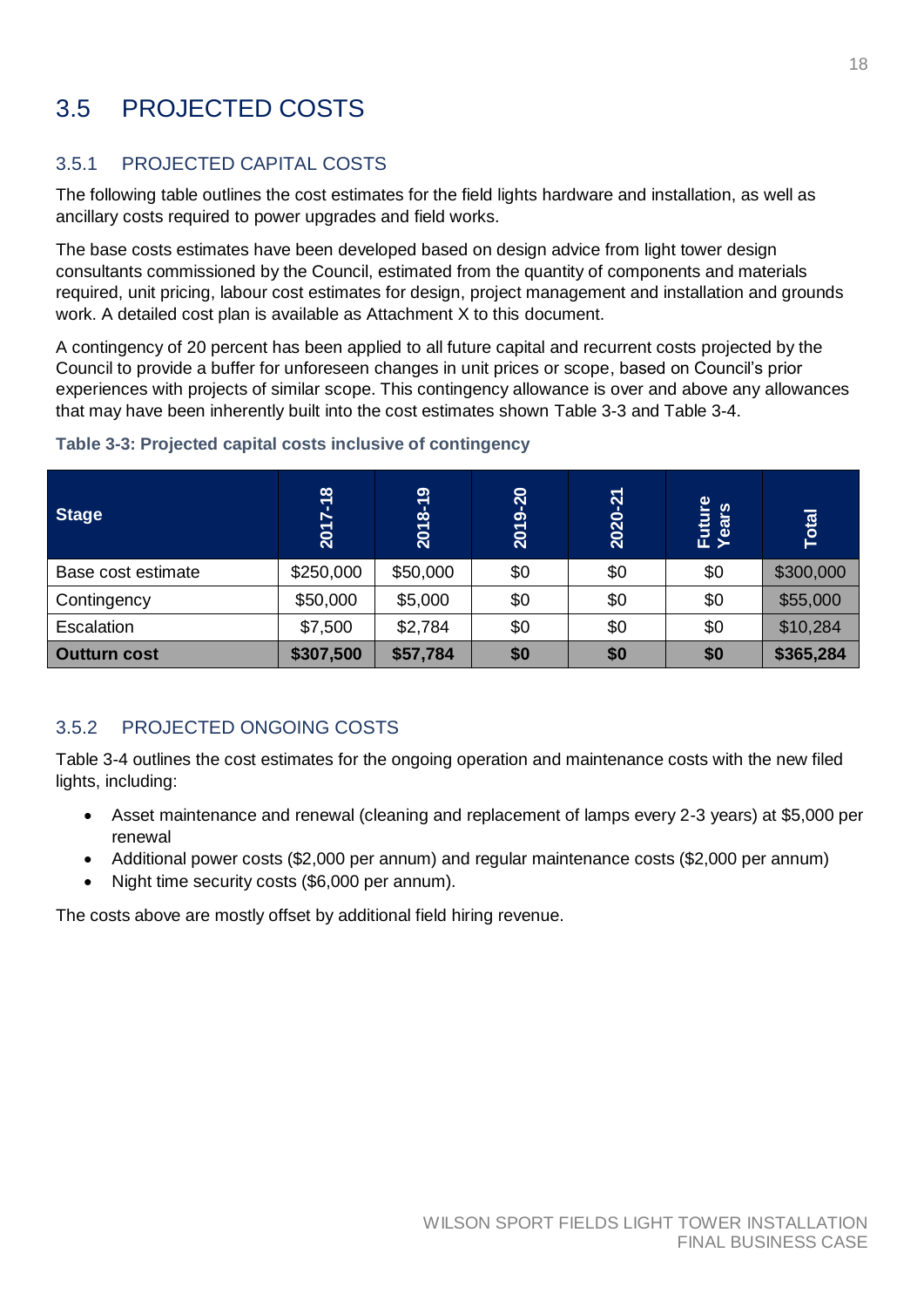#### <span id="page-18-1"></span>**Table 3-4: Projected ongoing costs**

| Year    | Costs<br>Project<br>Capital | <b>Operations</b><br>Costs<br>Recurrent | Renewable<br>Costs<br>Asset | <b>Incremental</b><br>Revenue | Year<br>$\overline{\mathsf{S}}$<br>Total | Cumulative<br>Expenditure |
|---------|-----------------------------|-----------------------------------------|-----------------------------|-------------------------------|------------------------------------------|---------------------------|
| 2017-18 | \$307,500                   | \$0                                     | \$0                         | \$0                           | \$307,500                                | \$307,500                 |
| 2018-19 | \$57,784                    | \$0                                     | \$0                         | \$0                           | \$57,784                                 | \$365,284                 |
| 2019-20 | \$0                         | \$10,000                                | \$0                         | \$15,000                      | $-$5,000$                                | \$360,284                 |
| 2020-21 | \$0                         | \$10,000                                | \$0                         | \$15,000                      | $-$5,000$                                | \$355,284                 |
| 2021-22 | \$0                         | \$10,000                                | \$5,000                     | \$15,000                      | \$0                                      | \$355,284                 |
| 2022-23 | \$0                         | \$10,000                                | \$0                         | \$15,000                      | $-$5,000$                                | \$350,284                 |
| 2023-24 | \$0                         | \$10,000                                | \$0                         | \$15,000                      | $-$5,000$                                | \$345,284                 |
| 2024-25 | \$0                         | \$10,000                                | \$5,000                     | \$15,000                      | \$0                                      | \$345,284                 |
| 2025-26 | \$0                         | \$10,000                                | \$0                         | \$15,000                      | $-$5,000$                                | \$340,284                 |
| 2026-27 | \$0                         | \$10,000                                | \$0                         | \$15,000                      | $-$5,000$                                | \$335,284                 |

## <span id="page-18-0"></span>3.6 COST-BEMEFIT ANALYSIS

The key costs as identified in Section 3.5 are:

- Capital costs and contingency associated with the provision and installation of the field lights
- Ongoing operation and maintenance costs

Based on the Council's experience of other installations of field light towers in the Council area, the following benefits have been identified that are expected to be realised from the Project:

- Expected increase in sports participation by 100 additional night time training sessions and games per annum
- Expected increase in activity by 25 additional night time matches (on average 2.5 hours per match) and 75 additional night time training sessions (on average 2 hours per session) per annum
- New events to be hosted such as night time fairs and drive in movie nights (3 night time events are estimated to take place per annum)
- Reduction in travel for local residents having to travel to sports fields in other areas for participation at night games or night time training. Survey results have indicated residents need to travel an additional 15km to participate a night time match which lasts 2 hours.
- Health benefits associated with increased physical activity and participation
- Encourages sense of an inclusive community
- Potential to prevent crimes for youths and better educational outcomes
- Potential improvement for local businesses' turnover before/after games or training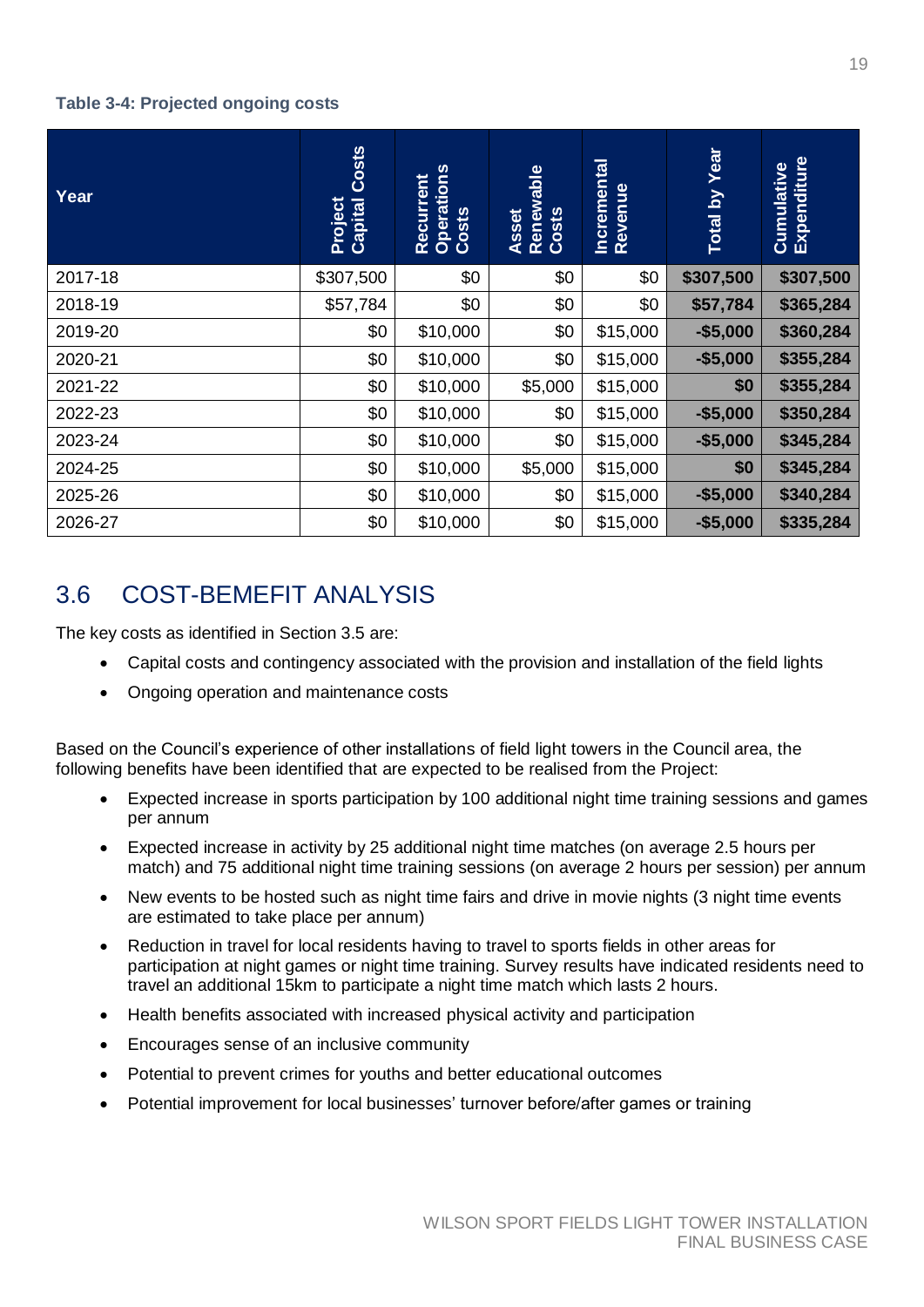Players, visitors and spectators from the night time games/training may also seek to attend to local businesses such as restaurants after the games, potentially provide an uplift in turnover for local businesses.

Higher utilisation of the sports field will lead to higher revenue for the Council from the hiring out of the facilities at night or after sunset, with additional costs being incurred such as additional power and security required. However, these costs will be offset by venue hire revenues.

Note: To standardise the monetisation of benefits and to ease the administrative burden on applicants, DPC will prepare the cost-benefit analysis for all applicants based on inputs provided by the applicants.

### <span id="page-19-0"></span>3.7 FINANCIAL APPRAISAL

The key costs as identified in Section 3.5 are:

- Capital costs and contingency associated with the provision and installation of the field lights
- Ongoing operation and maintenance costs

The additional revenue benefits are:

 Additional council revenue maybe realised from extended hours and additional events. Based on the rate of \$100 per night time match hour and \$50 per night time training hour, an estimate of \$15,000 of additional revenue has been estimated

The cashflows of the projects have been summarised in [Table 3-4.](#page-18-1)

### <span id="page-19-1"></span>3.8 PROPOSED FUNDING ARRANGEMENTS

The request for funding for the Project focuses on the capital costs requirements for procuring and installation of the field light towers.

Council has dedicated \$25,000 in funding over two years for the Project, with the local RSL club having agreed to contribute \$5,000 in the first year by fundraising through various local events. The full upfront funding request from the State Government is \$305,284 as indicated below.

Ongoing costs are expected to be realised by the Council and additional venue hire revenues generated as outlined in [Table 3-5.](#page-20-0)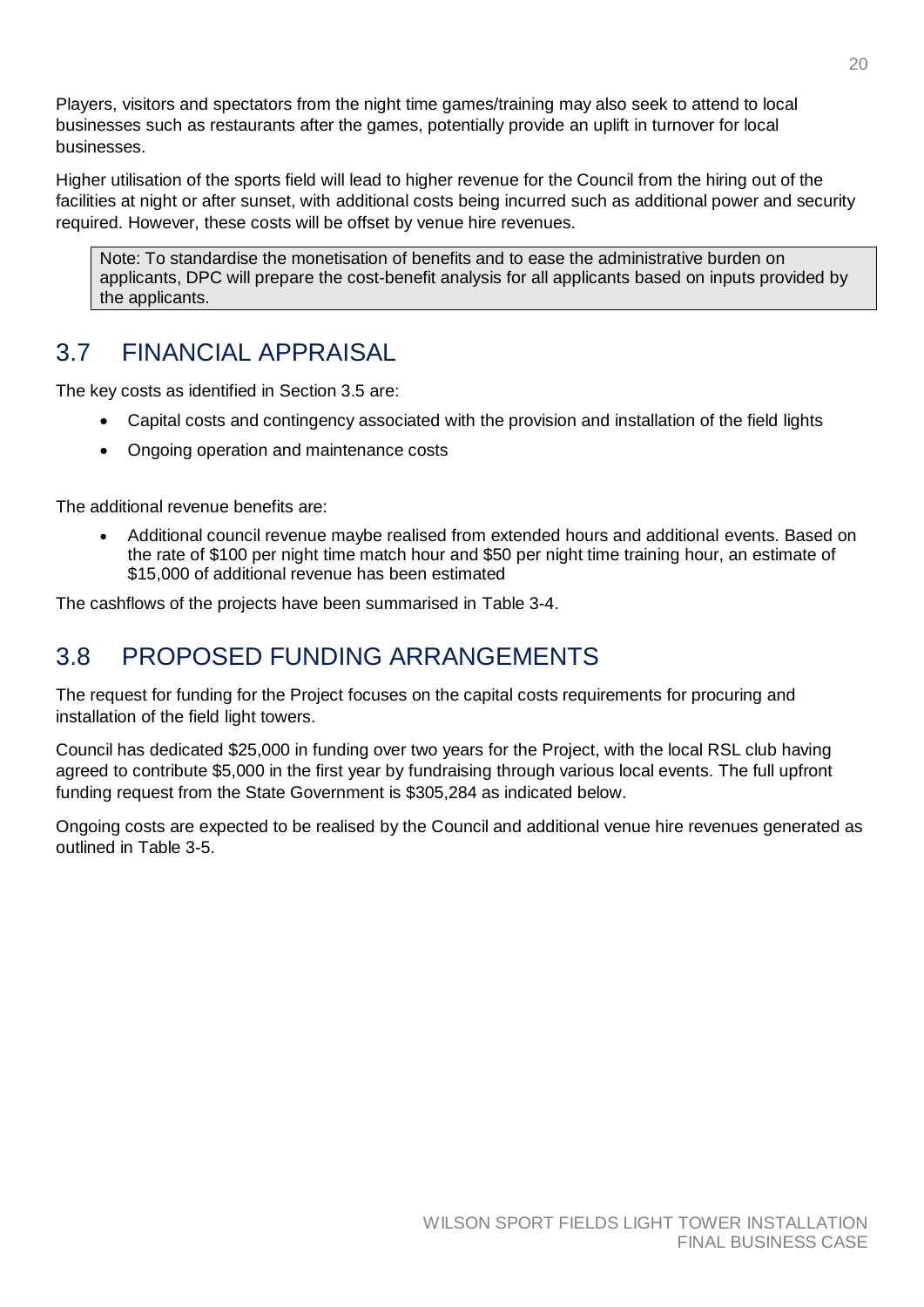#### <span id="page-20-0"></span>**Table 3-5: Proposed capital funding contributions**

| <b>Stage</b>                          | 2017-18   | 2018-19  | 2019-20  | 2020-21  | 2021-22  | Remaining<br>Years | <b>Total</b> |
|---------------------------------------|-----------|----------|----------|----------|----------|--------------------|--------------|
| Proposal capital costs                | \$307,500 | \$57,784 | 0        | 0        | 0        | 0                  | \$365,284    |
| Proposed recurrent and renewal costs  | \$0       | 0        | \$10,000 | \$10,000 | \$15,000 | \$55,000           | \$90,000     |
| <b>Funding sources</b>                |           |          |          |          |          |                    |              |
| Additional revenues                   | \$0       | \$0      | \$15,000 | \$15,000 | \$15,000 | \$75,000           | \$120,000    |
| Cost savings                          | \$0       | \$0      | \$0      | \$0      | \$0      | \$0                | \$0          |
| Council contributions                 | \$12,500  | \$12,500 | \$0      | \$0      | \$0      | \$0                | \$25,000     |
| Industry contributions                | \$0       | \$0      | \$0      | \$0      | \$0      | \$0                | \$0          |
| Community contributions               | \$5,000   | \$0      | \$0      | \$0      | \$0      | \$0                | \$5,000      |
| Other government contributions        | \$0       | \$0      | \$0      | \$0      | \$0      | \$0                | \$0          |
| Other funding sources (please detail) | \$0       | \$0      | \$0      | \$0      | \$0      | \$0                | \$0          |
| Sub-total                             | \$17,500  | \$12,500 | \$15,000 | \$15,000 | \$15,000 | \$75,000           | \$150,000    |
| <b>Request for funding</b>            | \$290,000 | \$45,284 | \$0      | \$0      | \$0      | \$0                | \$305,284    |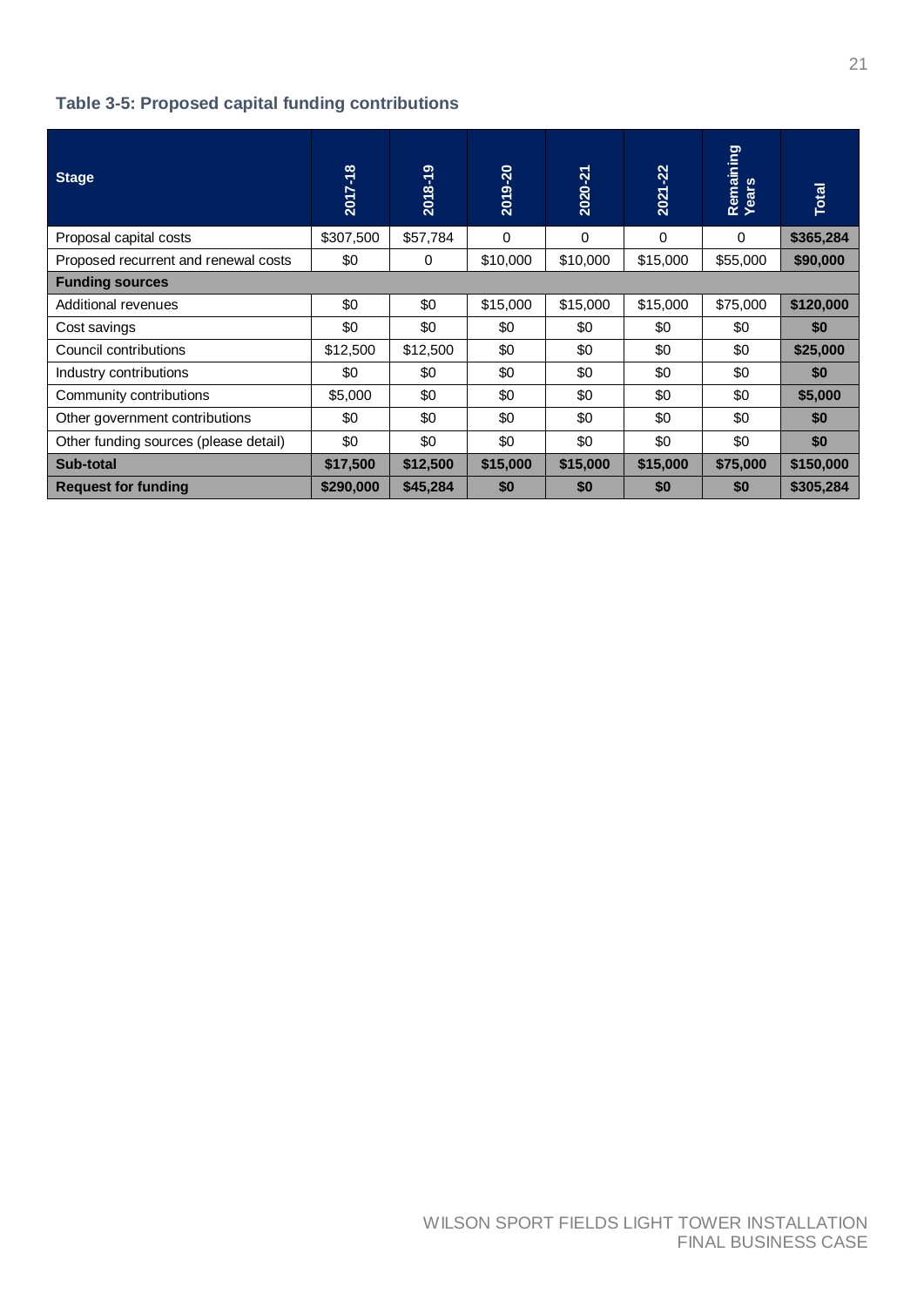## <span id="page-21-0"></span>4 IMPLEMENTATION CASE

### <span id="page-21-1"></span>4.1 PROGRAM & MILESTONES

Subject to securing of funding from Council sources, community groups and the NSW Government, the Project's delivery phase is expected to commence in January 2018. The delivery phase is expected to be nine months long with all works due to be completed by October 2018.

[Table 4-1](#page-21-2) outlines the expected dates of the key milestones. A detailed GANNT chart is provided as an attachment to this business case as **Attachment X**.

#### <span id="page-21-2"></span>**Table 4-1: Key Milestones**

| <b>Event</b>                                           | <b>Start</b>      | <b>Finish</b>     |
|--------------------------------------------------------|-------------------|-------------------|
| Concept design                                         | June 2016         | December 2016     |
| Final business case                                    | <b>March 2017</b> | <b>June 2017</b>  |
| Final business case review and approval                | August 2017       | October 2017      |
| Detailed design                                        | October 2017      | January 2018      |
| Review of environmental factors                        | October 2017      | January 2018      |
| Finalisation of MOUs and funding from community groups | September 2017    | December 2017     |
| Approval of funding from Council                       | November 2017     | December 2017     |
| Approval of funding from NSW Government                | November 2017     | December 2017     |
| Development application                                | January 2018      | <b>March 2018</b> |
| Request for tender                                     | January 2018      | February 2018     |
| Evaluation of tenders                                  | <b>March 2018</b> | <b>March 2018</b> |
| Agreement of terms with preferred supplier             | April 2018        | April 2018        |
| Power supply upgrades and preliminary field works      | May 2018          | <b>June 2018</b>  |
| Installation of field light towers                     | <b>July 2018</b>  | August 2018       |
| Testing                                                | August 2018       | August 2018       |
| Update to online booking system                        | August 2018       | September 2018    |
| Commissioning and finalisation                         |                   | October 2018      |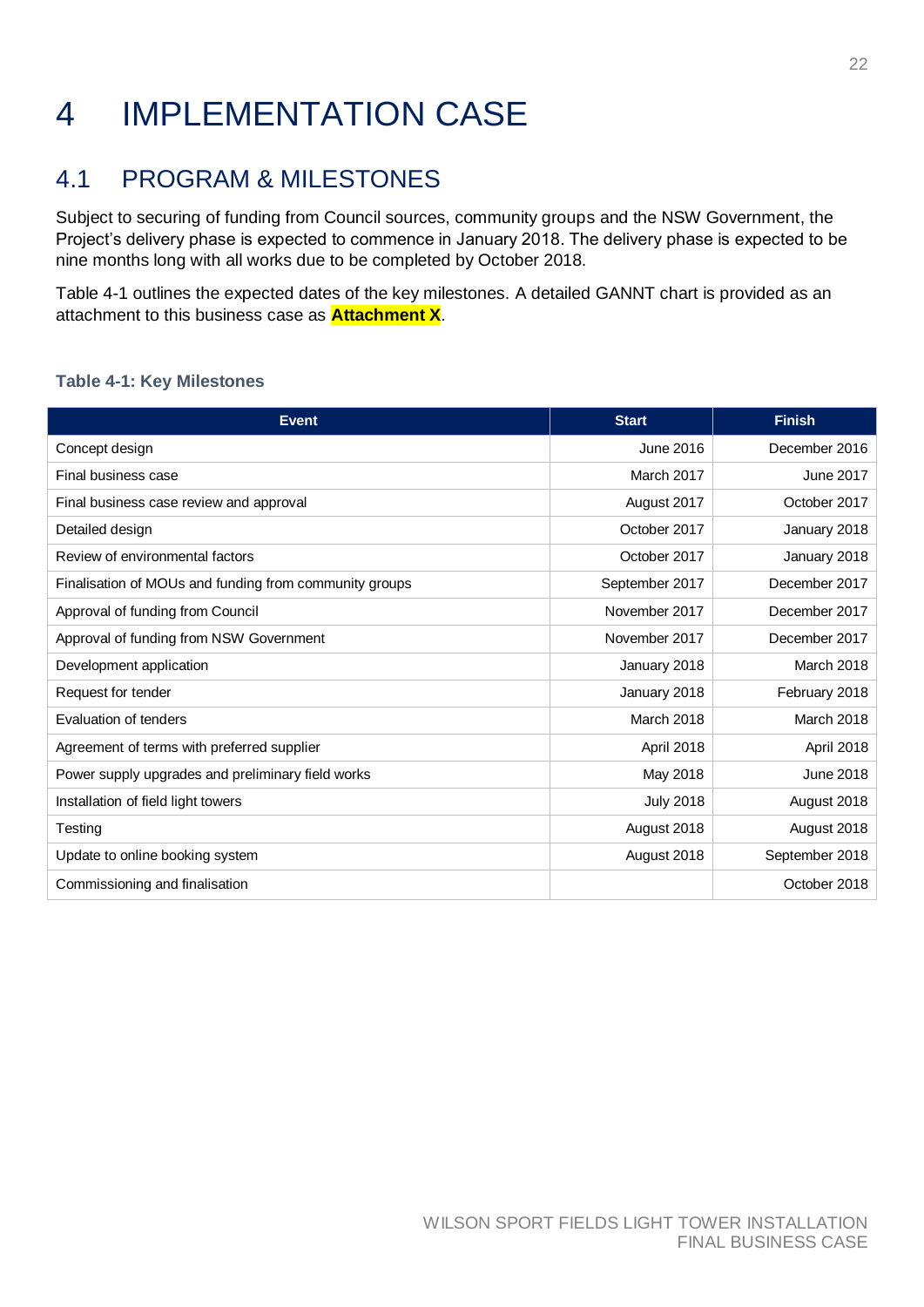### <span id="page-22-0"></span>4.2 GOVERNANCE

The Project is currently being overseen by the Council's Infrastructure and Operations Unit.

This Unit will also be responsible for the delivery phase of the Project.

The proposed governance structure is illustrated in Figure 4.1.

**Figure 4-1: Proposed Governance Structure**



The Project Sponsor will be Penelope Maul, Council's General Manager.

The Project Manager will be Kent Wilson, the head of Council's Infrastructure and Operations Unit. The Project Manager will be responsible for the day-to-day running of the Project. Responsibilities include:

- Managing the preferred supplier's activities
- Managing the Project Team
- Reporting to the Steering Group, the General Manager and Councillors
- General Project administration.

Both Kent and Penelope have prior experience in overseeing the installation of light towers, having overseen five previous installations.

CVs for both Kent and Penelope are provided as **Attachment X**.

The Project team will report to the Steering Group, the General Manager and Councillors monthly. Decisions will be escalated in line with Council's delegations of authority. Generally, key actions will be approved by Councillors following the endorsement of the General Manager.

A Steering Group will also be in place for the Project. The Steering Group will consist of MOU partners, who will contribute to Project funding, as well as heads from other Council units. The Steering group will meet bi-monthly.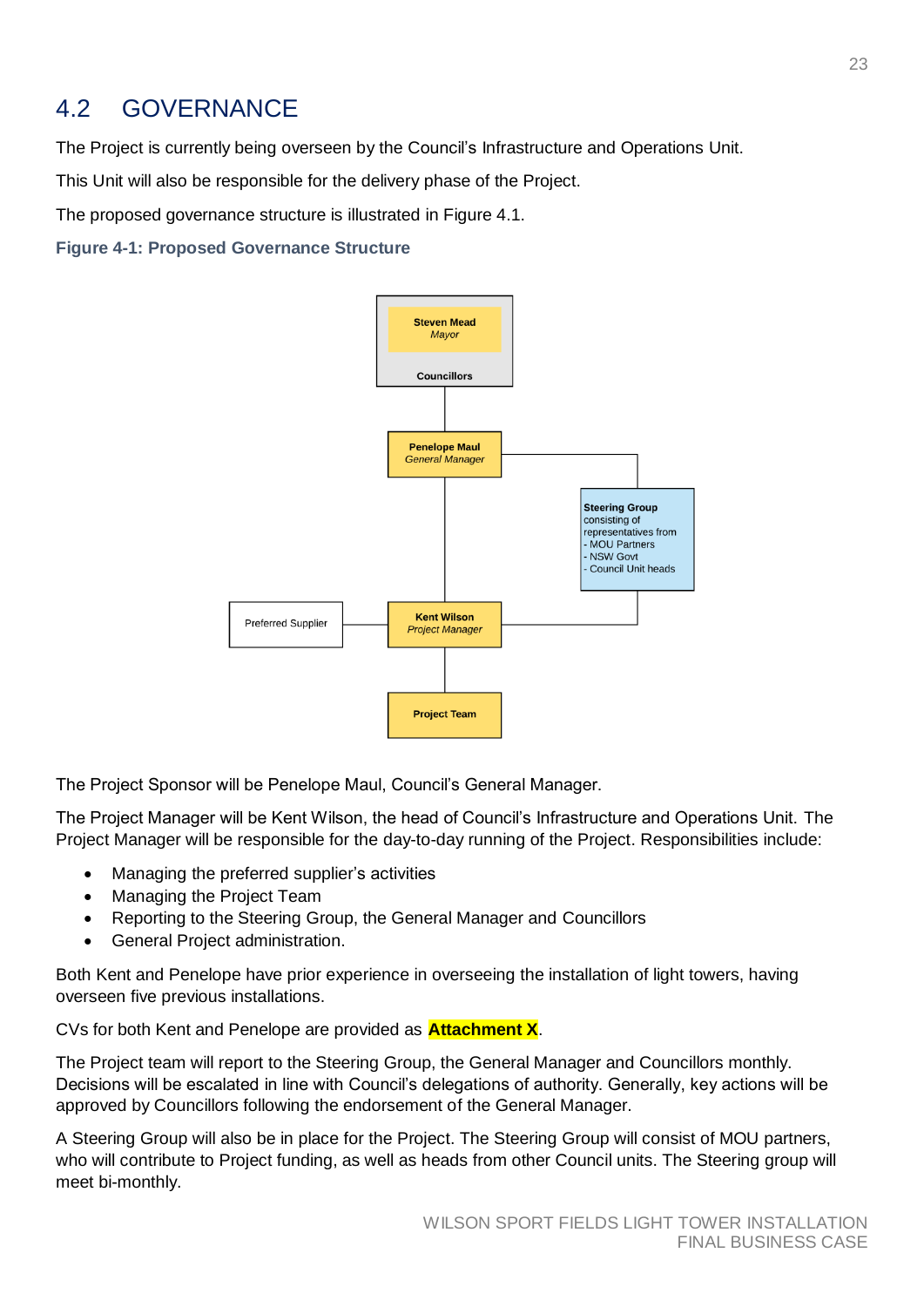The Council's nominated supplier will be responsible for managing the development field light tower designs, delivering of field light tower components and field installation. Payments to the nominated supplier will be based on the successful completion of agreed key milestones.

## <span id="page-23-0"></span>4.3 KEY RISKS

Key Project risks have been identified by the Project team in a workshop environment. Key risks for the Project were first identified at a stakeholder roundtable meeting in August 2016. Subsequently, the Project's Risk Register was reviewed monthly by the Project team. The May 2017 version of the Project's Risk Register and Risk Management Plan were endorsed by the Councillors in June 2017.

A Risk Management Plan and Risk Register have been developed by Council, which are provided as **Attachment X** and **Attachment X** respectively.

The Project is considered to have a moderate risk profile. [Table 4-2](#page-23-1) outlines the key Project risks identified by Council:

| <b>Risk</b>                                                                                  |                                                                                                                                                                                                                                                           | <b>Risk rating after mitigation</b> |            |                 |  |
|----------------------------------------------------------------------------------------------|-----------------------------------------------------------------------------------------------------------------------------------------------------------------------------------------------------------------------------------------------------------|-------------------------------------|------------|-----------------|--|
|                                                                                              | <b>Proposed mitigation</b>                                                                                                                                                                                                                                | Impact                              | Likelihood | Rating          |  |
| Funding from partners,<br>including the NSW<br>Government is not<br>secured in part or whole | Secure MOUs from<br>$\bullet$<br>funding partners<br>Identify alternative<br>$\bullet$<br>funding sources<br>Consult/inform funding<br>$\bullet$<br>partners on monthly<br>basis<br>Seek additional funding<br>$\bullet$<br>from Council<br>Delay project | Severe                              | Likely     | <b>High</b>     |  |
| Excessive light spill and/or<br>noise requires changes in<br>scope                           | <b>Complete REF</b><br>$\bullet$<br>Continue to consult<br>$\bullet$<br>nearby residents<br>Adjust light tower height<br>$\bullet$<br>Consider noise walls<br>Consider policy<br>$\bullet$<br>measures e.g.<br>mandatory shutdown<br>time                 | Moderate                            | Unlikely   | <b>Moderate</b> |  |
| Unfavourable ground<br>conditions increase cable<br>run required                             | Undertake early works<br>$\bullet$<br>to investigate potential<br>impact<br>Incorporate risk into<br>$\bullet$<br>Project contingency                                                                                                                     | Major                               | Unlikely   | <b>Moderate</b> |  |
| Excessive workloads on<br>General Manager and<br><b>Project Manager</b>                      | Train existing staff to<br>$\bullet$<br>assist                                                                                                                                                                                                            | Moderate                            | Likely     | <b>Moderate</b> |  |

#### <span id="page-23-1"></span>**Table 4-2: Key Project Risks**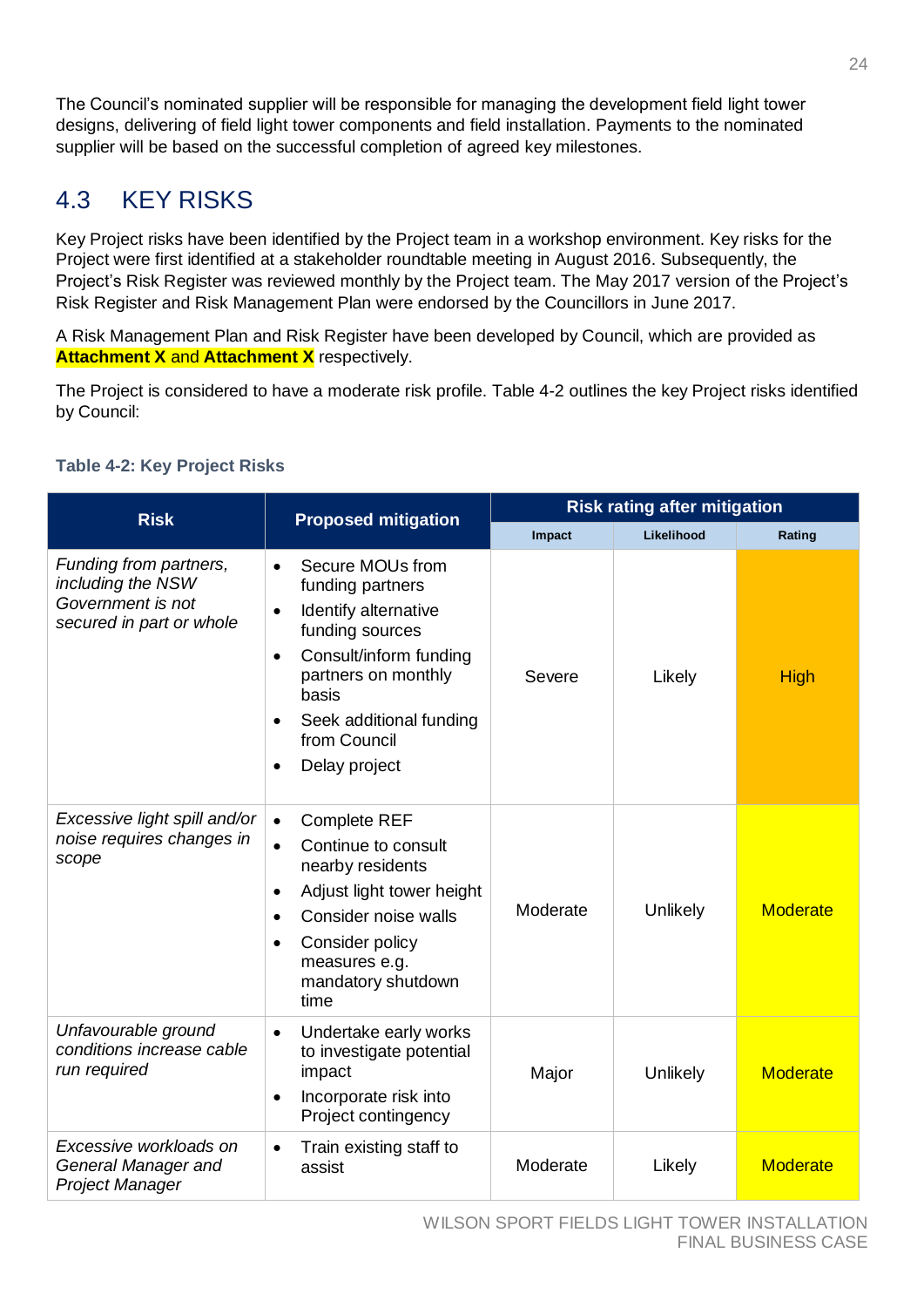## <span id="page-24-0"></span>4.4 LEGISLATIVE, REGULATORY ISSUES & APPROVALS

The following legislation and standards have been identified by the Project Team as being applicable to the Project:

#### 4.4.1 ENVIRONMENTAL PLANNING AND ASSESSMENT ACT 1979

Advice from Council's planning department indicated that a Review of Environmental Factors (REF) would be required as a minimum to proceed. The REF is an environmental assessment under Part 5 of the Act, to determine whether the Project has taken into account to the fullest extent possible all matters affecting or likely to affect the environment.

The REF for the Project will need to be undertaken from October 2017.

#### 4.4.2 STATE ENVIRONMENTAL PLANNING POLICY (INFRASTRUCTURE) 2007

Division 12, Part 65 3(d) notes that the development may be carried out by or on behalf of Council without consent on a public reserve under the control of or vested in the Council in relation to lighting, if light spill and artificial sky glow is minimised in accordance with AS/NZS 1158: 2007 *Lighting for Roads and Public Spaces.*

The Project scope and design has been prepared to align with AS/NZS 1158:2007.

#### 4.4.3 SPORTS LIGHTING SPECIFIC APPLICATIONS - LIGHTING FOR FOOTBALL (ALL CODES) AS 2560.2.3-2007 (R2017) AND IESANZ LIGHTING GUIDE FOR OUTDOOR CRICKET LG - 4.01

This AS 250.23-2007 contains recommendations and requirements (the requirements refer to methods of assessment and measurement and levels of performance) specific to the lighting of outdoor football grounds for all codes commonly played in Australia. This standard deals with training and competition levels of play and considers spectator viewing requirements associated with these levels of play. The Standard does not address the amenity and emergency lighting which may be required in public areas associated with stadiums. This standard makes recommendations, but does not set requirements, for obtrusive light released into the environment from sports lighting installations.

<span id="page-24-1"></span>The IESANZ guide LG 4.01 for the professional lighting of cricket venues as is recommended by Cricket Australia to provide sufficient and uniform illumination of the field and the ball through its flight; convey the scene and player team colours; produce a suitable visual background against which the players and the ball are contrasted to enable quick and clear identification; control and restrict glare; control obtrusive lighting impacts to neighbours and limit waste upward light. The Project is designed to meet Class III of these guidelines for low level competitions.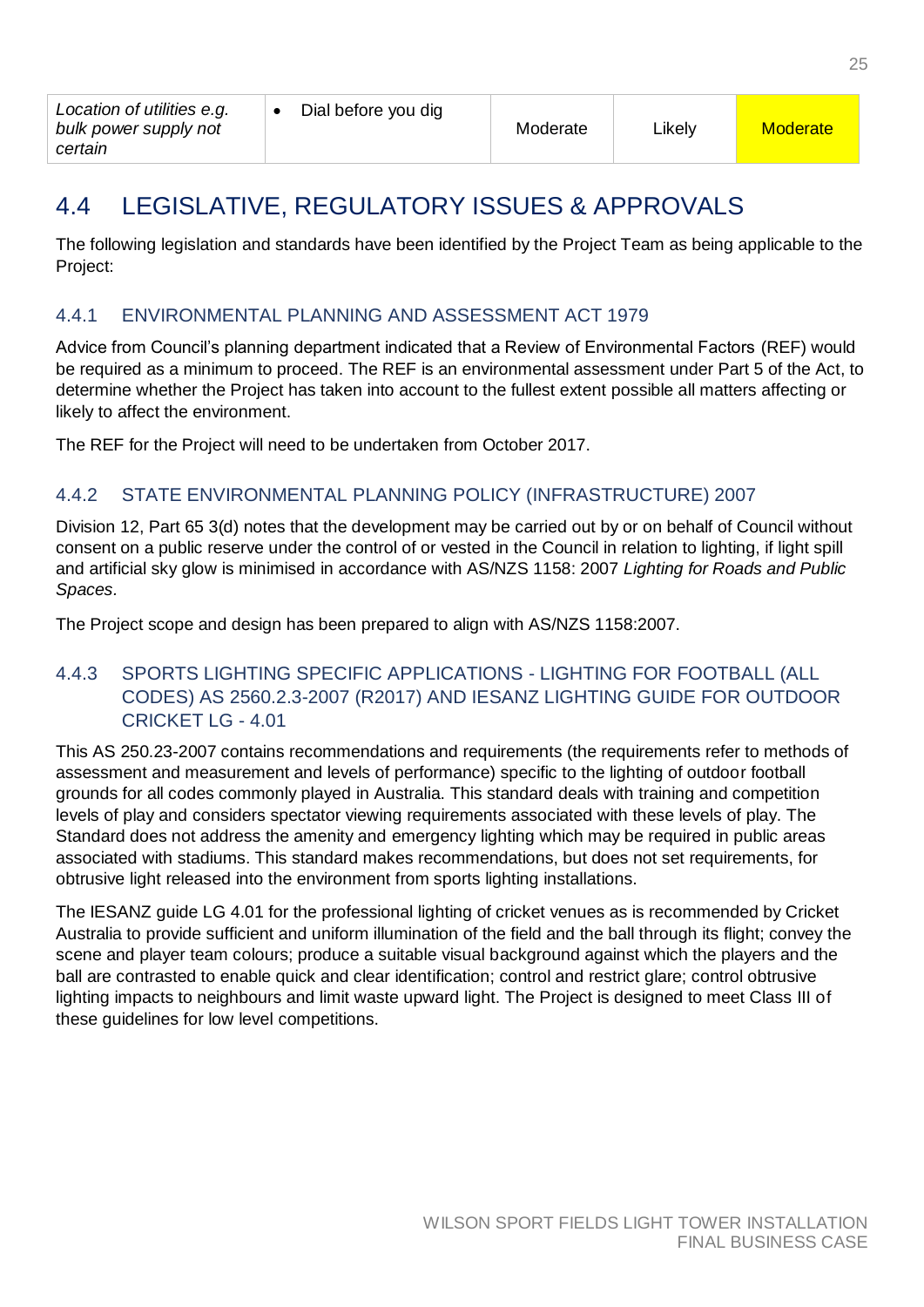## 4.5 PROPOSED MANAGEMENT ACTIVITIES

#### 4.5.1 BENEFIT MANAGEMENT

It is proposed that a post-evaluation will be undertaken by Council one year after implementation to measure the success of the Project. As outlined in Section 3.1, four success indicators have been identified:

- **Metric 1:** Total number of matches held annually (divided into day and night time matches, data to be recorded and retrieve from the Council's booking system)
- **Metric 2:** Total number of spectators and visitors annually (undertake a number of surveys and extrapolated)
- **Metric 3:** Number of training sessions held annually (divided into day and night time sessions, data to be recorded and retrieve from the Council's booking system)
- **Metric 4:** Number and type of non-sports events (recorded and retrieved from the Council's booking system)

Council's online booking system will be used to provide most of the information required to inform the postevaluation report. This system has the capacity to generate information on:

- Number of bookings by month and by time slot
- Booking type by month
- Fee generated by month.

To measure patronage, Council will contact the relevant sporting clubs to obtain patronage estimates. Council will also undertake surveys to measure attendance levels at non-sporting events.

#### 4.5.2 RISK MANAGEMENT

The Risk Management Plan developed by the Project Team will guide risk reporting, monitoring and mitigation activities during the delivery phase of the Project.

Day-to-day risk monitoring will be overseen by the Project Team, led by the Project Manager. Generally, key risks and risk activities will be reported through the governance structure monthly i.e. to the General Manager, Steering Group and Councillors.

This report is integrated as part of the integrated project management tool that Council uses on all Council projects.

Should critical risks be identified by the Project Team, these risks will be escalated immediately through the governance structure.